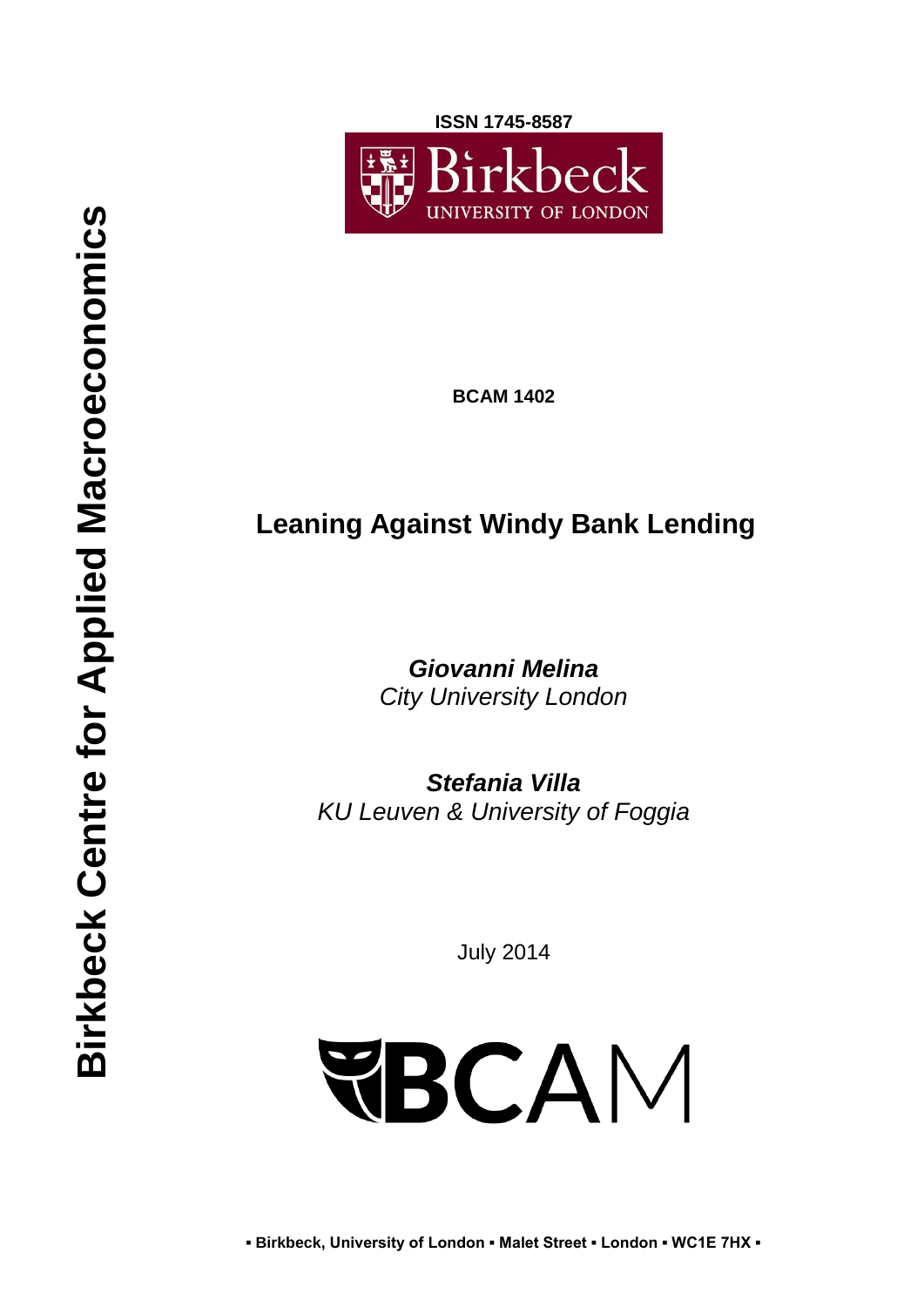# Leaning Against Windy Bank Lending<sup>∗</sup>

Giovanni Melina†

City University London

Stefania Villa‡

KU Leuven & University of Foggia

2nd July 2014

#### Abstract

Using a dynamic stochastic general equilibrium model with banking, this paper first provides evidence that, during the Great Moderation, monetary policy leaned against the wind blowing from the loan market in the US. It then shows that the extent to which this occurred delivers a small welfare loss relative to the optimised simple interest-rate rule that features only a response to inflation. The source of business cycle fluctuations is crucial for the optimality of a leaning-against-the-wind policy. In fact, the pro-cyclical nature of lending creates a trade-off between inflation and financial stabilisation when supply shocks are prevalent.

Keywords: lending relationships, augmented Taylor rule, Bayesian estimation, optimal policy.

JEL Codes: E32, E44, E52

<sup>∗</sup>We are grateful to Yunus Aksoy, Paul Levine, Joe Pearlman, participants to the 2014 BCAM conference at Birkbeck, University of London, and the 20th CEF conference in Oslo for useful comments and suggestions; and to Paul Levine for sharing his code for the computation of optimised simple rules. All remaining errors are ours.

<sup>†</sup>Department of Economics, Social Sciences Building, City University London, Whiskin Street, London, EC1R 0JD, UK. Phone +44 20 7040 4522, Fax +44 20 7040 8580, E-mail giovanni.melina.1@city.ac.uk

<sup>‡</sup>Center for Economic Studies, KU Leuven, Naamsestraat 69, 3000 Leuven, Belgium and Department of Economics, University of Foggia, Italy. Phone +32 16 326 645, Fax +32 16 326 796, E-mail stefania.villa@kuleuven.be.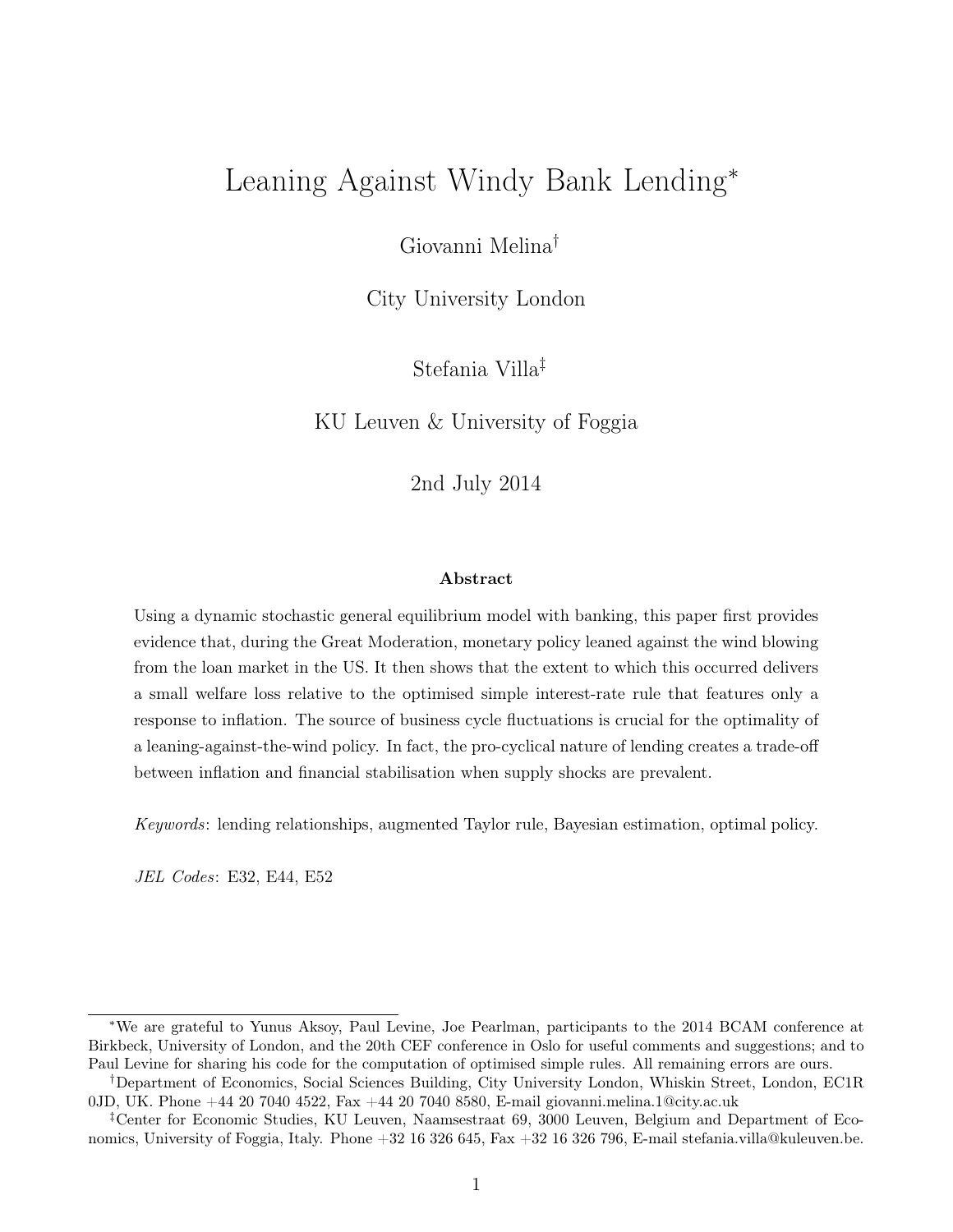## 1 Introduction

The role of central banks in promoting financial stability, in addition to inflation stability, has been debated well before the Great Recession. The so-called "Greenspan doctrine", which objects to the policy of leaning against the wind blowing from asset-price bubbles, and favours the policy of cleaning after asset-price bubbles burst, greatly influenced the central banking world before the crisis. However, in the aftermath of the Great Recession, the need to protect the banking sector from periods of unduly high or excessively low credit growth has led to a renewed interest in the "lean" versus "clean" role for monetary policy. For instance, Aksoy et al. (2013) show that monetary policy can play an important role in terms of macroeconomic stabilisation if a leaningagainst-the-wind policy is implemented within Dynamic Stochastic General Equilibrium (DSGE) models featuring credit market imperfections.

Mishkin (2011) distinguishes between two types of asset-price bubbles: (i) a credit-driven bubble; and (ii) an irrational exuberance bubble. He argues that credit-driven bubbles are easier to detect and pose much more risk to the economic system and, as a result, he advocates policies contrasting them. Indeed, the important role of credit market conditions in affecting business cycle fluctuations emerges also from the Basel III framework, aiming at protecting the financial sector from periods of excessive credit growth, often associated with growth in systemic risk. On this aspect, Jordà et al. (2013) document that, in a sample of 14 countries and a period between 1870 and 2008, more credit-intensive expansions tended to be followed by deeper recessions and slower recoveries. Their measure of "excess credit" build-up during expansions is the rate of change of bank loans to GDP, in deviation from its mean. Furthermore Bordo and Haubrich (2012) provide empirical evidence that bank lending significantly affects GDP fluctuations in the United States.

This paper focuses precisely on bank lending and on whether monetary policy responded and should respond to credit exuberance. First, it provides Bayesian estimates of a DSGE model in which frictions in the bank-loan market arise due to the presence of lending relationships, and monetary policy is set according to a credit-growth-augmented Taylor-type rule. The model is otherwise standard and exhibits the real and nominal frictions commonly found in the mainstream literature. Then, the paper provides also a normative analysis via the computation of optimised simple interest-rate rules. We deem this strategy to be appropriate as (i) Bayesian estimation is suitable to empirically assess whether a leaning-against-the-wind policy can be detected in standard US macroeconomic data and to estimate the shocks, which we find to be key determinants of optimal policy, and (ii) optimised simple rules unveil whether the credit-growth-augmented Taylortype rule is welfare-optimal.

Lending relationships (LR) provide an appealing determinant of the bank spread, i.e. the difference between the loan rate and the deposit rate, and prove empirically important. Among other studies using US data, Aliaga-Diaz and Olivero (2010, 2011) provide substantial evidence of LR, the average duration of which is 11 years according to Petersen and Rajan (1994). This is in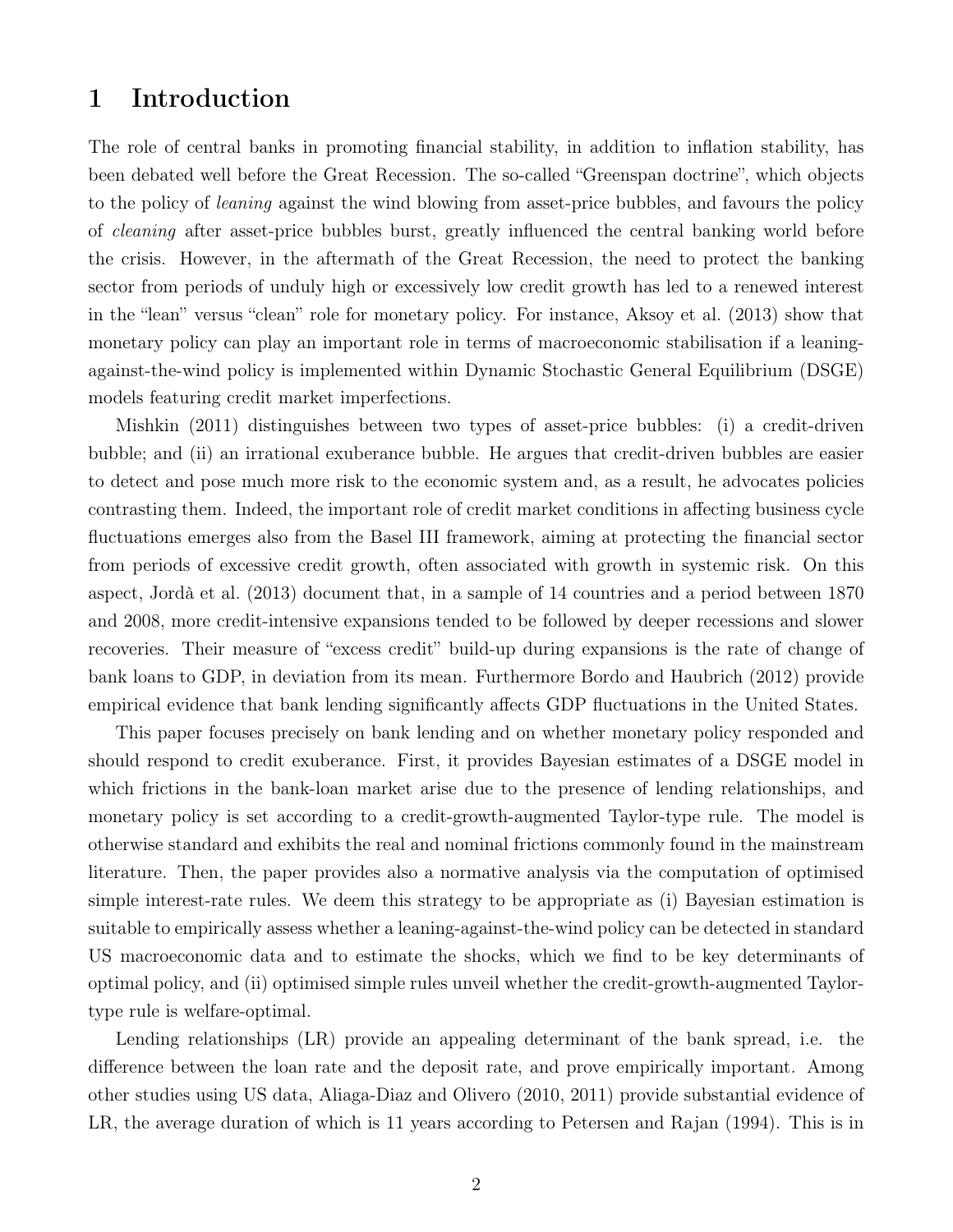agreement with the findings of Santos and Winton (2008) who show that during recessions banks raise the bank spread more for bank-dependent borrowers than for those with access to public bond markets. Among the studies analysing LR in the DSGE arena, Aliaga-Diaz and Olivero (2010) introduce this friction into an otherwise standard Real Business Cycle model where counter-cyclical bank spreads play a financial accelerator role in the propagation mechanism of technology shocks. Aksoy et al. (2013) show that LR is a feature of financial intermediation relevant for monetary policy making in a New Keynesian (NK) model with staggered prices and cost channels. Melina and Villa (2014) build a medium-scale DSGE model with a banking sector exploiting LR to study the implications that fiscal policy has on loan market conditions. In order to tractably introduce LR into a DSGE model, these studies assume that firms form habits at the level of each variety of loans. In other words they form deep habits in banking analogously to how consumers form deep habits in consumption in the model of Ravn et al.  $(2006)$ .

The paper provides an estimate of the parameter representing the interest-rate response to nominal credit growth within the monetary policy rule. This turns out to be statistically positive and economically important. A constrained version of the model featuring a standard Taylor-type rule, in which the interest rate exhibits inertia and responds to inflation and output, leads to a significantly lower marginal data density. In other words, estimates point to an evidence that during the Great Moderation monetary policy leaned against the wind blowing from the loan market and that this had a partial stabilisation role towards credit exuberance.

Is this the welfare-optimal policy? To answer this question, we perform a welfare comparison of alternative interest-rate rules: first, a standard optimised simple Taylor-type rule; second, an optimised simple rule featuring also a response to nominal credit growth or other financial variables; third, the estimated credit-growth-augmented interest-rate rule. In designing the optimised simple rules, we impose an approximate zero-lower-bound constraint in a way similar to Levine et al. (2008). We find that optimal monetary policy features a muted response to output and to any financial variable in the model. While the former result is in line with the findings of Schmitt-Grohe and Uribe (2007) in a model with perfect credit markets, the latter is a novel contribution. The explanation of such a finding lies in the fact that supply shocks – technology, price and wage mark-up – turn out to be the main drivers of output, lending and inflation fluctuations in the estimated model. Since these shocks imply a trade-off between inflation and output stabilisation, there is no "divine coincidence" (Blanchard and Galí, 2007). Given the pro-cyclical behaviour of lending in the model, a monetary policy that responds also to financial variables should respond more aggressively to inflation. As a result, it turns out to be optimal for monetary policy to respond exclusively to inflation.

The remainder of the paper is structured as follows. Section 2 presents the DSGE model. Section 3 outlines the estimation strategy, discusses empirical results and investigates the dynamic properties of the estimated model via impulse responses and variance decomposition analysis. Section 4 examines the welfare implications of alternative interest-rate policies. Finally, Section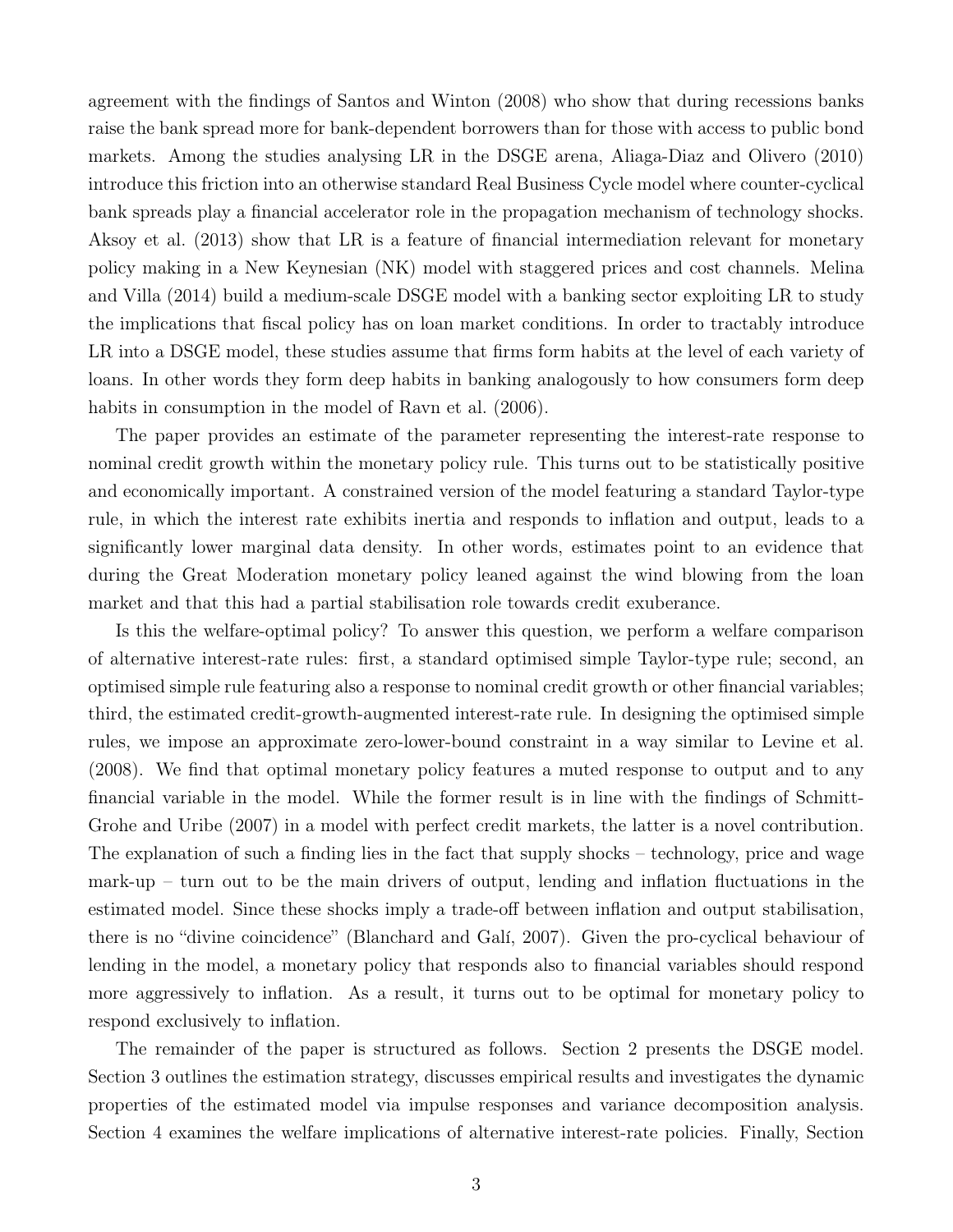5 concludes. The appendix complements the paper by providing (a) the full set of the DSGE model equilibrium conditions; (b) the derivation of the deterministic steady state; (c) details on the construction of the dataset; (d) additional estimation results; and (e) robustness exercises highlighting that the sources of business cycle fluctuations are crucial for the optimal policy results.

# 2 Model

The model is a NK model with standard frictions à la Smets and Wouters (2007) augmented with a banking sector that exploit lending relationships. While this section outlines the optimisation problem of each agent in the model, equilibrium conditions evaluated at the symmetric equilibrium and the deterministic steady state are reported in Appendices A and B.

#### 2.1 Households

Households are infinitely-lived and solve an inter-temporal utility maximisation problem. The economy is populated by a continuum of households indexed by  $j \in (0,1)$ . Each household's preferences are represented by the following inter-temporal utility function:

$$
U_t^j = E_t \sum_{s=0}^{\infty} e_{t+s}^B \beta^{t+s} \frac{\left[ \left( X_{t+s}^j \right)^{\phi} \left( 1 - H_{t+s}^j \right)^{1-\phi} \right]^{1-\sigma_c}}{1-\sigma_c}, \tag{1}
$$

where  $\beta \in (0, 1)$  is the discount factor,  $e_t^B$  is a preference shock,  $X_t^j$  $t<sub>t</sub><sup>j</sup>$  is habit-adjusted consumption,  $H_t^j$ <sup>j</sup> is labor supply in terms of hours worked,  $\sigma_c$  is the relative risk aversion parameter and  $\phi$  is a preference parameter affecting labor supply. Total time available to households is normalised to unity, thus  $1 - H_t^j$  $t_t^j$  represents leisure time. As in Fuhrer (2000),  $X_t^j$  $t^j$  is given by

$$
X_t^j = C_t^j - \theta S_{t-1},\tag{2}
$$

$$
S_t = \rho S_{t-1} + (1 - \rho) C_t,\tag{3}
$$

where  $C_t^j$  $t<sub>t</sub><sup>j</sup>$  is the level of consumption,  $S<sub>t</sub>$  is the stock of external habit formation,  $\theta \in (0,1)$  is the degree of habit formation, and  $\rho \in (0,1)$  is the persistence of the stock of habit.

Each household  $j$  is a monopolistic provider of a differentiated labor service and supplies labor  $H_t^j$  $t<sup>j</sup>$  to satisfy demand,

$$
H_t^j = \left(\frac{w_t^j}{w_t}\right)^{-e_t^W \eta^W} H_t,
$$
\n<sup>(4)</sup>

where  $w_t^j$  $t_i$  is the real wage charged by household j,  $w_t$  is the average real wage in the economy,  $\eta^W$ is the intra-temporal elasticity of substitution across labor services,  $e_t^W$  is a wage mark-up shock, and  $H_t$  is average demand of labor services by firms. Similarly to Zubairy (2014), the households'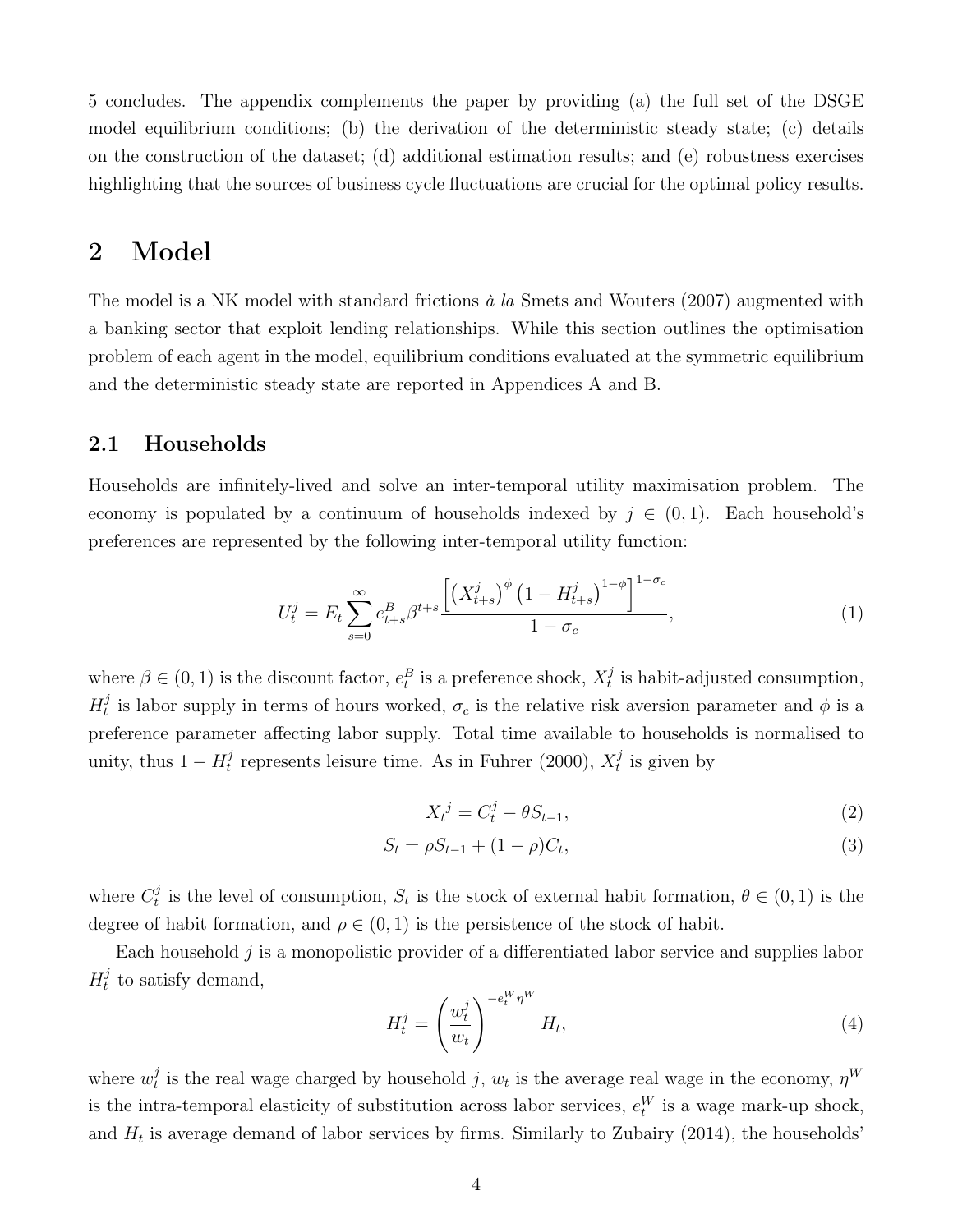budget constraint also includes a Rotemberg quadratic cost of adjusting the nominal wage,  $W_t^j$  $_t^j,$ which is zero at the steady state. This cost is proportional to the average real value of labor services as in Furlanetto (2011),  $\frac{\xi^W}{2}$  $\left(\frac{W_t^j}{W_{t-1}^j}-\bar{\Pi}\right)$  $\setminus^2$  $w_t H_t = \frac{\xi^W}{2}$ 2  $\left(\frac{w_t^j}{w_{t-1}^j}\Pi_t - \bar{\Pi}\right)$  $\bigvee^2$  $w_t H_t$ , where  $\xi^W$  is the wage adjustment cost parameter,  $\Pi_t = P_t/P_{t-1}$  is the gross inflation rate of price index  $P_t$ , and  $\Pi$  is the steady state value of inflation.

The representative household enters period t with  $D_t^j$  units of real deposits in the bank. During period t, the household chooses to consume  $C_t^j$  $t_i^j$ ; supplies  $H_t^j$  hours of work; receive real wage  $w_t$ , firms' profits  $\int_0^1 \Pi_{it} di$ , banks' profits  $\int_0^1 \Pi_{bt} db$ , bears the wage adjustment cost, pays lump-sum taxes  $T_t$ , and allocates savings in deposits at the bank,  $D_{t+1}^j$ , that pay the net interest rate  $R_{t+1}^D$ between t and  $t + 1$ . Therefore, the budget constraint reads as

$$
C_t^j + D_{t+1}^j + \frac{\xi^W}{2} \left( \frac{w_t^j}{w_{t-1}^j} \Pi_t - \bar{\Pi} \right)^2 w_t H_t \leq w_t^j H_t^j + (1 + R_t^D) D_t^j + \int_0^1 \Pi_{it} di + \int_0^1 \Pi_{bt} db - T_t. \tag{5}
$$

Each household maximises inter-temporal utility (1) with respect to  $C_t^j$  $t^{j}, D^{j}_{t+1}, w^{j}_{t}$  $t$  subject to  $(2), (3), (4)$  and  $(5)$ .

#### 2.2 Entrepreneurs

Entrepreneurs are distributed over a unit interval and indexed by  $e \in (0,1)$ . They borrow from banks to produce a differentiated output,  $Y_t^e$  sold in a imperfectly competitive market at price  $P_t^e$ . Entrepreneurs solve two optimisation problems: an intra-temporal problem, giving rise to lending relationships, in which they decide the composition of their loan demand; and an inter-temporal problem in which they maximise the flow of discounted profits by choosing the quantity of factors for production and the price level.

Entrepreneurs minimise their borrowing costs by choosing their demand for each variety of loans and exhibit deep habits in lending.<sup>1</sup> This feature is present also in the models by Aliaga-Diaz and Olivero (2010), Aksoy et al. (2013), and Melina and Villa (2014) and represents a reduced form way to incorporate the effects of informational asymmetries on borrowers' creditworthiness that lead to lending relationships into a DSGE model. Although the deep habits framework is not a formal setup of asymmetric information, it produces the same effects in the symmetric equilibrium

<sup>&</sup>lt;sup>1</sup>An other important component of firm's debt in the US is non-banking finance. This paper focuses on bankto-firm relationships, hence it abstracts from the issuance of corporate bonds. For a model featuring also corporate bonds see e.g. De Fiore and Uhlig (2011).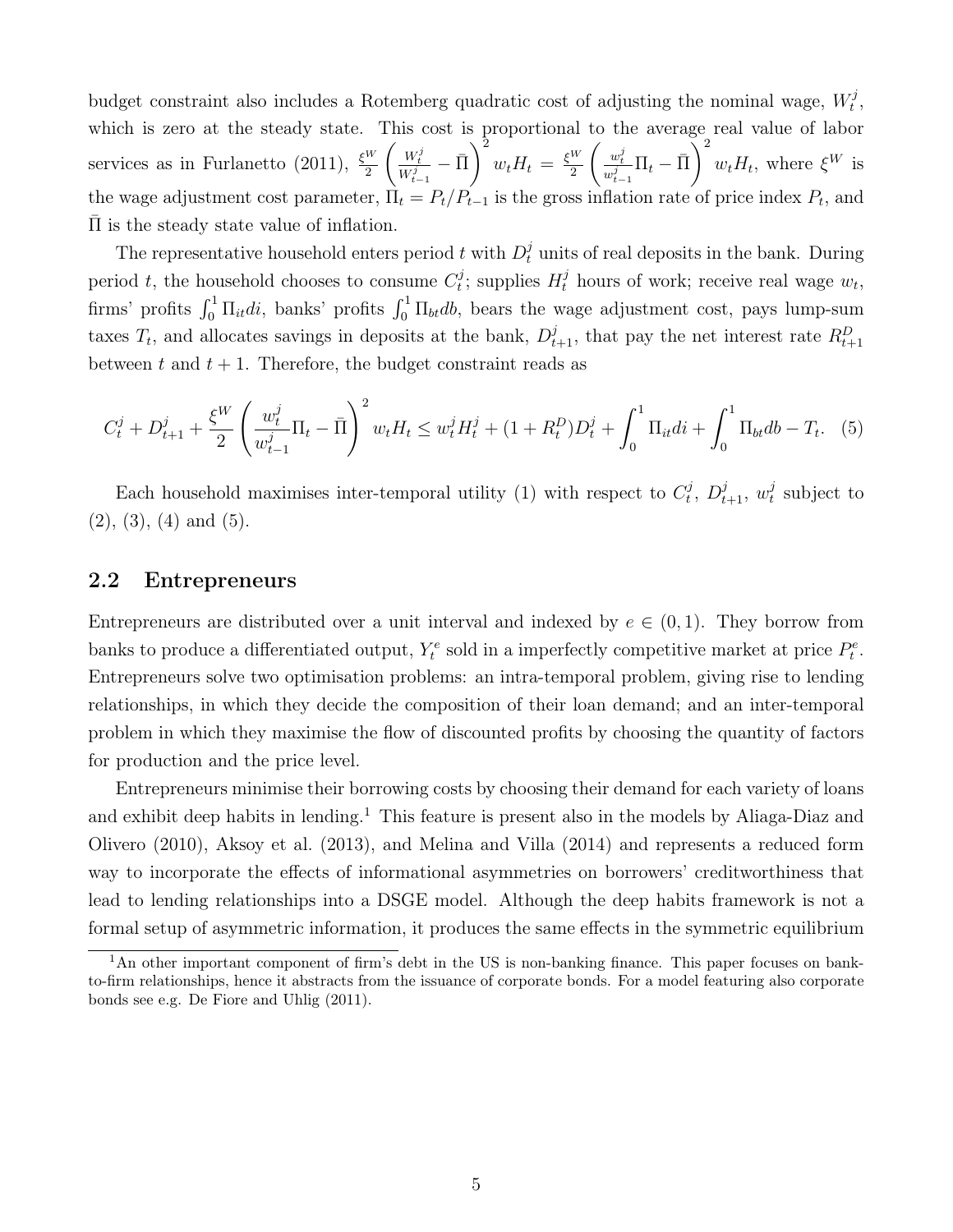(as shown by Aksoy et al., 2013, Appendix). The optimisation problem consists in the following:

$$
\min_{L_{bt}^e} \int_0^1 (1 + R_{bt}^L) L_{bt}^e db,\tag{6}
$$

$$
s.t. \left[ \int_0^1 (L_{bt}^e - \theta^L S_{bt-1}^L)^{1 - \frac{1}{\eta^L}} db \right]^{1/(1 - \frac{1}{\eta^L})} = \left( X_t^L \right)^e, \tag{7}
$$

$$
S_{bt}^L = \rho^L S_{bt-1}^L + (1 - \rho^L) L_{bt},
$$
\n(8)

where  $R_{bt}^L$  is the net lending rate,  $L_{bt}^e$  is the demand by firm e for loans issued by bank b,  $\theta^L$  is the degree of habit in lending,  $S_{bt}^L$  is the stock of (external) habit in lending,  $\eta^L$  is the elasticity of substitution across varieties of loans,  $(X_t^L)^e$  is the demand for loans by firm e augmented by lending relationships and  $\varrho^L$  is the persistence of lending relationships. Equation (6) represents overall lending expenditure, equation (7) imposes deep habits in lending, and (8) imposes persistence in the stock of habit.

Entrepreneur e faces also an inter-temporal problem by solving which she chooses employment  $H_t^e$ , capital  $K_{t+1}^e$ , investment  $I_t^e$ , capital utilisation,  $U_t^e$ , and the price level,  $P_t^e$  to maximise the expected discounted value of its lifetime profits. Recalling that in this economy firms are owned by households, the stochastic discount factor of the former,  $\Lambda_{t,t+1}$ , is given by the inter-temporal marginal rate of substitution of the latter. The inter-temporal optimisation problem is summarised by the following:

$$
\max_{H_t^e, K_{t+1}^e, I_t^e, U_t^e, P_t^e} E_t \sum_{s=0}^{\infty} \Lambda_{t,t+s} \left\{ \begin{array}{c} \frac{P_{t+s}^e}{P_{t+s}} Y_{t+s} - W_{t+s} H_{t+s}^e - I_{t+s}^e \\ -\Psi \left( U_{t+s}^e \right) K_{t+s}^e - \frac{\xi}{2} \left( \frac{P_{it+s}}{P_{it+s-1}} - \bar{\Pi} \right)^2 Y_{t+s} \\ + \left( X_{t+s}^L \right)^e - \int_0^1 (1 + R_{bt+s-1}^L) L_{bt+s-1}^e \, db + \Xi_{t+s}^e \end{array} \right\},\tag{9}
$$

s.t. 
$$
K_{t+1}^e = I_t^e \left[ 1 - S \left( \frac{I_t^e}{I_{t-1}^e} \right) \right] e_t^I + (1 - \delta) K_t^e,
$$
 (10)

$$
\int_0^1 L_{bt}^e db \ge I_t^e \tag{11}
$$

$$
Y_t^e = \left(\frac{P_t^e}{P_t}\right)^{-e_t^P \eta} Y_t = F(e_t^A, U_t^e, K_t^e, H_t^e)
$$
\n(12)

Equation (9) is the sum of discounted profits expressed in terms of net cash flows, in which  $W_t H_t^e$ is the wage bill;  $I_t^e$  is the expenditure in investment goods; using capital at rate  $U_t^e$  entails a cost of  $\Psi(U_t^e) K_t^e$ , where  $\Psi(U_t) = \gamma_1 (U_t - 1) + \frac{\gamma_2}{2} (U_t - 1)^2$ ;  $\frac{5}{2}$  $\frac{\xi}{2} \left( \frac{P_{t+s}^e}{P_{t+s-1}^e} - \bar{\Pi} \right)^2 Y_{t+s}$  is a Rotemberg

<sup>&</sup>lt;sup>2</sup>We normalise the steady-state utilisation rate to unity,  $u = 1$ . It follows that  $\Psi(u) = 0$ ,  $\Psi'(u) = \gamma_1$ ,  $\Psi''(u) = \gamma_2$ and the elasticity of the utilization rate to changes in the marginal utilization cost is  $\frac{\Psi'(u)}{\Psi''(u)u} = \frac{\gamma_1}{\gamma_2} \equiv \sigma_u \equiv \frac{1-\eta_u}{\eta_u}$ . Following Smets and Wouters (2007) we estimate  $\eta_u \in [0,1]$ .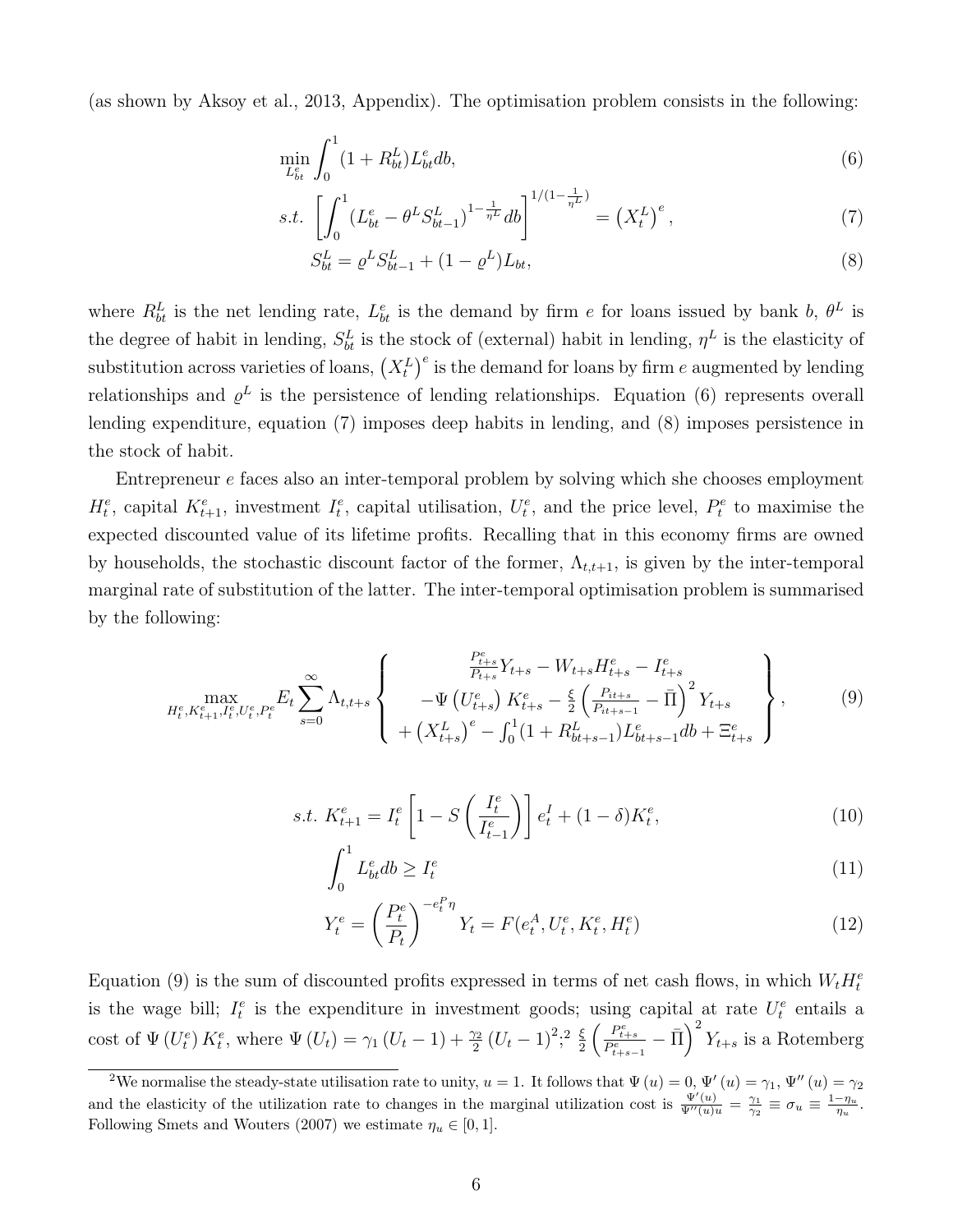convex cost of adjusting prices;  $\Xi_t^e \equiv \theta^L \int_0^1$  $\frac{1+R_{bt}^L}{1+R_t^L} S_{bt-1}^L db$  such that  $(X_t^L)^e + \Xi_t^e = \int_0^1 L_{bt}^e db = L_t^e$ , i.e. the amount of loans that flow into the entrepreneur's balance sheet, while  $\int_0^1 (1 + R_{bt}^L) L_{bt}^e db$ represents what they repay to banks. Equation (10) is a standard law of motion of capital, which depreciates at rate  $\delta$ , and investment is subject to adjustment costs, where  $S(1) = S'(1) = 0$ and  $S''(1) > 0$ . In particular, following Smets and Wouters (2007), we assume that investment adjustment costs are quadratic:  $S\left(\frac{I_t}{I_t}\right)$  $I_{t-1}$  $=\frac{\psi}{2}$  $\frac{\psi}{2}\left(\frac{I_t}{I_t-}\right)$  $\frac{I_t}{I_{t-1}} - 1$ ,  $\psi > 0$ , where  $\psi$  represents the elasticity of the marginal investment adjustment cost to changes in investment. The term  $e_t^I$  represents a shock to the investment-specific technology process. Constraint (11) makes it necessary for firms to borrow from banks in order to finance investment expenditure, i.e. it represents a financing constraint needed for external credit to play a role in the model. Without the imposition of this constraint, firms would always find it optimal to satisfy their financing needs via internal funds. Thus constraint (11) holds with equality in equilibrium. Lastly, expression (12) equates the firmspecific Dixit-Stiglitz demand with intra-temporal elasticity of substitution  $\eta$  and subject to price mark-up shock  $e_t^P$ , with firm's production, which we assume to obey to a Cobb-Douglas technology,  $F(e_t^A, U_t, K_t, H_t) = e_t^A (H_t)^{\alpha} (U_t K_t)^{1-\alpha}$ , with  $\alpha$  being the labor share of income and  $e_t^A$  being a total factor productivity shock.

#### 2.3 Banks

Each bank b chooses its demand for deposits,  $D_{bt+1}$ , and the loan rate,  $R_{bt+1}^L$ , to maximise the expected discounted value of its lifetime profits. Banks are owned by households as well; therefore, their stochastic discount factor,  $\Lambda_{t,t+1}$ , is given by the inter-temporal marginal rate of substitution of the households. The optimisation problem is summarised by the following:

$$
\max_{D_{bt+1}, R_{bt+1}^L} E_t \sum_{s=0}^{\infty} \Lambda_{t,t+s} \left\{ D_{bt+s+1} - L_{bt+s+1} + (1 + R_{bt+s}^L) L_{bt+s} - (1 + R_{t+s}^D) D_{bt+s} \right\},\tag{13}
$$

$$
s.t. L_{bt} = D_{bt}, \tag{14}
$$

$$
L_{bt} = \left(\frac{1 + R_{bt}^L}{1 + R_t^L}\right)^{-\eta^L} X_t^L + \theta^L S_{bt-1}^L.
$$
\n(15)

Equation (13) represents the cash flow of the bank in each period, given by the difference between deposits and loans and the difference between earnings on assets, priced at the net rate  $R_{bt}^L$ , and interest payments on liabilities. Equation (14) represents the bank's balance sheet, where loans on the asset side are equal to deposits on the liabilities side. Equation (15) represents the bank-specific demand for loans.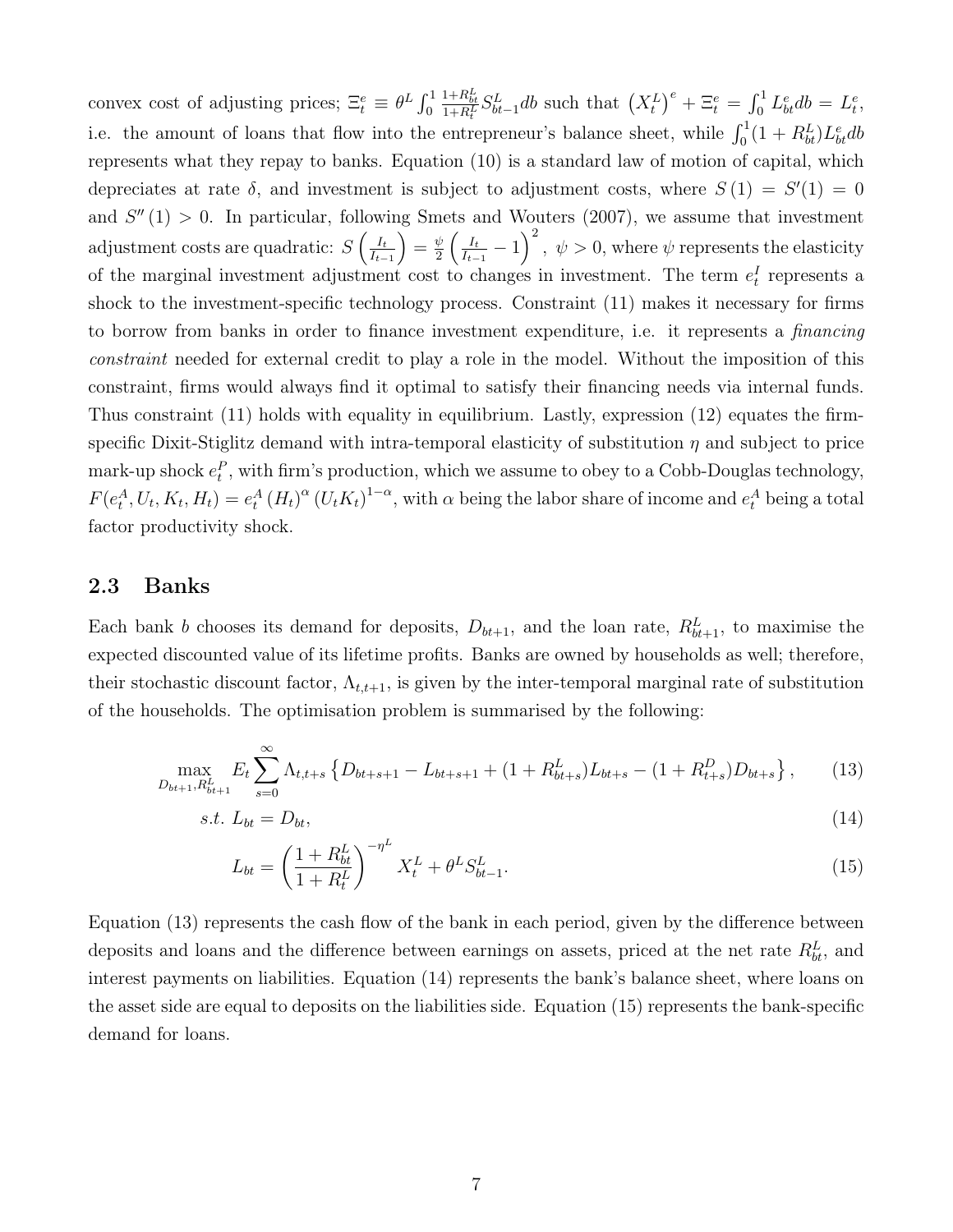#### 2.4 Central bank

A central bank conducts monetary policy by following a Taylor-type rule,

$$
\log\left(\frac{R_t^n}{\bar{R}^n}\right) = \rho_r \log\left(\frac{R_{t-1}^n}{\bar{R}^n}\right) + (1 - \rho_r) \left[\rho_\pi \log\left(\frac{\Pi_t}{\bar{\Pi}}\right) + \rho_y \log\left(\frac{Y_t}{\bar{Y}}\right) + \rho_s \log\left(\frac{L_t}{L_{t-1}}\Pi_t\right)\right] + e_t^R, \tag{16}
$$

where  $R_t^n$  is the gross nominal interest rate, and  $\rho_r$ ,  $\rho_\pi$ ,  $\rho_y$ , and  $\rho_s$  are policy parameters referring to interest-rate smoothing, the responsiveness of the nominal interest rate to inflation deviations, to output, and to nominal credit growth (as e.g. Christiano et al., 2010b,a, among others), respectively, while  $e_t^R$  is a monetary policy shock. We include output in deviation from steady state instead of the output gap so that the central bank responds only to observable variables (see e.g. Faia and Monacelli, 2007; Schmitt-Grohe and Uribe, 2007) A Fisher equation links the net real deposit rate  $R_{t+1}^D$  to the gross nominal interest rate,  $1 + R_{t+1}^D = E_t \left[ \frac{R_t^n}{\Pi_{t+1}} \right]$ . Alternative monetary policy rules are employed in Appendix E.

#### 2.5 Equilibrium

The government is assumed to run a balanced budget, i.e.  $T_t = e_t^G$ , where  $e_t^G$  is government spending. In the symmetric equilibrium all markets clear.

The model is closed by the resource constraint,

$$
Y_t = C_t + I_t + e_t^G + \frac{\xi}{2} \left( \Pi_t - \bar{\Pi} \right)^2 Y_t + \frac{\xi^W}{2} \left( \Pi_t^W - \bar{\Pi} \right)^2 w_t H_t + \Psi \left( U_t \right) K_t, \tag{17}
$$

a set of  $AR(1)$  processes,

$$
\log\left(\frac{e_t^{\varkappa}}{\bar{e}^{\varkappa}}\right) = \rho_{\varkappa} \log\left(\frac{e_{t-1}^{\varkappa}}{\bar{e}^{\varkappa}}\right) + \epsilon_t^{\varkappa},\tag{18}
$$

where  $x = \{A, B, G, I, R, P, W\}, \, \bar{e}^x$  are steady-state values,  $\rho_x$  are auto-regressive parameters, and  $\epsilon_t^{\mathcal{H}}$  $\tilde{t}$  are mean zero, i.i.d. random shocks with standard deviations  $\sigma_{\varkappa}$ .

## 3 Estimation

This section reports the results of the Bayesian estimation. Subsection 3.1 discusses the data and the estimation strategy. Subsection 3.2 presents parameter estimates and a marginal likelihood comparison confirming the leaning-against-the-wind policy from an empirical viewpoint. Subsection 3.3 discusses estimated impulse responses of key macroeconomic and financial variables to the structural shocks of the model and disentangles the stabilisation properties of a credit-growthaugmented Taylor rule. Finally, Subsection 3.4 presents the analysis of the variance decomposition to assess the importance of the exogenous structural shocks.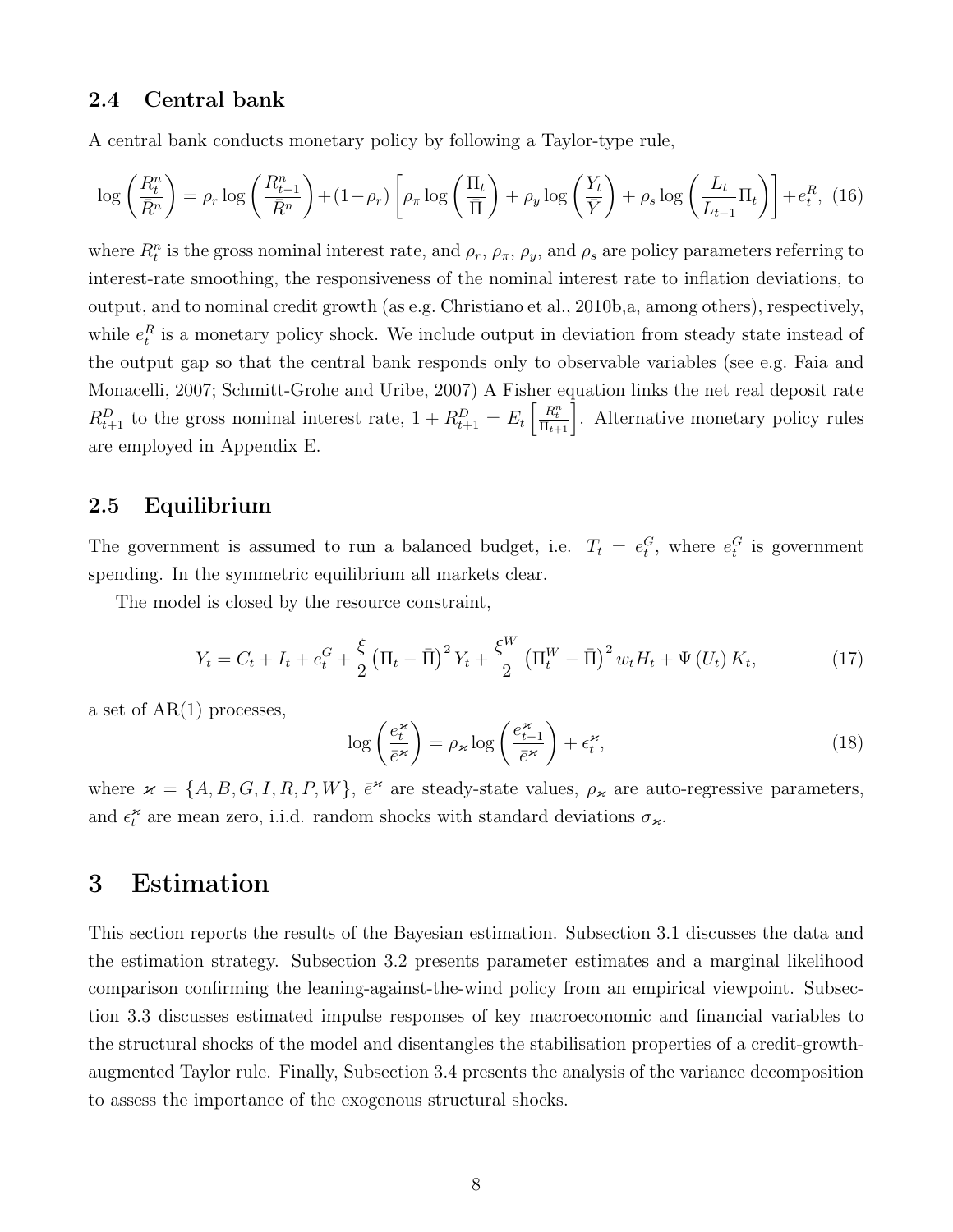#### 3.1 Data and estimation strategy

The model is estimated with Bayesian methods (see An and Schorfheide, 2007; Smets and Wouters, 2007, among others). The Kalman filter is used to evaluate the likelihood function of the observable variables. The likelihood function and the prior distribution of the parameters are combined to calculate the posterior distributions. The posterior Kernel is then simulated numerically using the Metropolis-Hasting algorithm with two chains of 150,000 draws each. This Markov Chain Monte Carlo method generates draws from the posterior density and updates the candidate parameter after each draw.

The model is estimated for the US over the Great Moderation period, 1984Q1–2008Q2, using a deliberately standard set of macroeconomic variables. In particular, we use the following observable seven variables: GDP, consumption, investment, wage, hours worked, GDP deflator inflation and the federal funds rate.<sup>3</sup> Although observations on all variables are available at least from 1955 onwards, we focus on the above-mentioned period because it is characterised by a single monetary policy regime. Extending the sample period to include the Great Recession may yield biased estimates due to the nonlinearities induced by the fact than the nominal interest rate in the US reached the zero lower bound (on this see e.g. Galí et al., 2011). The number of variables in the data coincides with the number of shocks in the model. The following set of measurement equations show the link between the observables in the dataset and the endogenous variables of the DSGE model:

$$
\begin{bmatrix}\n\Delta Y_t^o \\
\Delta C_t^o \\
\Delta I_t^o \\
\Delta W_t^o \\
H_t^o \\
\tau_t^{n,o}\n\end{bmatrix} = \begin{bmatrix}\n\gamma \\
\gamma \\
\gamma \\
\gamma \\
\overline{h} \\
\overline{h} \\
\overline{r}^n\n\end{bmatrix} + \begin{bmatrix}\n\hat{Y}_t - \hat{Y}_{t-1} \\
\hat{C}_t - \hat{C}_{t-1} \\
\hat{I}_t - \hat{I}_{t-1} \\
\hat{I}_t - \hat{V}_{t-1} \\
\hat{H}_t \\
\hat{H}_t \\
\hat{R}_t^n\n\end{bmatrix}
$$
\n(19)

where variables on the left-hand side are the observables,  $\gamma$  is the common quarterly trend growth rate of GDP, consumption, investment and wages;  $\bar{h}$  is average hours worked;  $\bar{\pi}$  is the average quarterly inflation rate; and  $\bar{r}^n$  is the average quarterly nominal interest rate. A hat over a variable indicates the log-deviation from its own steady state.

Our general estimation and calibration strategy follows the standard procedure proposed by Smets and Wouters (2007). Table 1 shows the calibration of the parameters which could not be identified in the dataset and/or are related to steady-state values of the variables. The time period in the model corresponds to one quarter in the data. The discount factor,  $\beta$ , is equal to the conventional value of 0.99, implying an annual steady-state real interest rate of 4%. The capital depreciation rate,  $\delta$ , is equal to 0.025, amounting to an annual depreciation of 10%. As

<sup>3</sup>See Appendix C for a detailed discussion of data sources, definitions and transformations.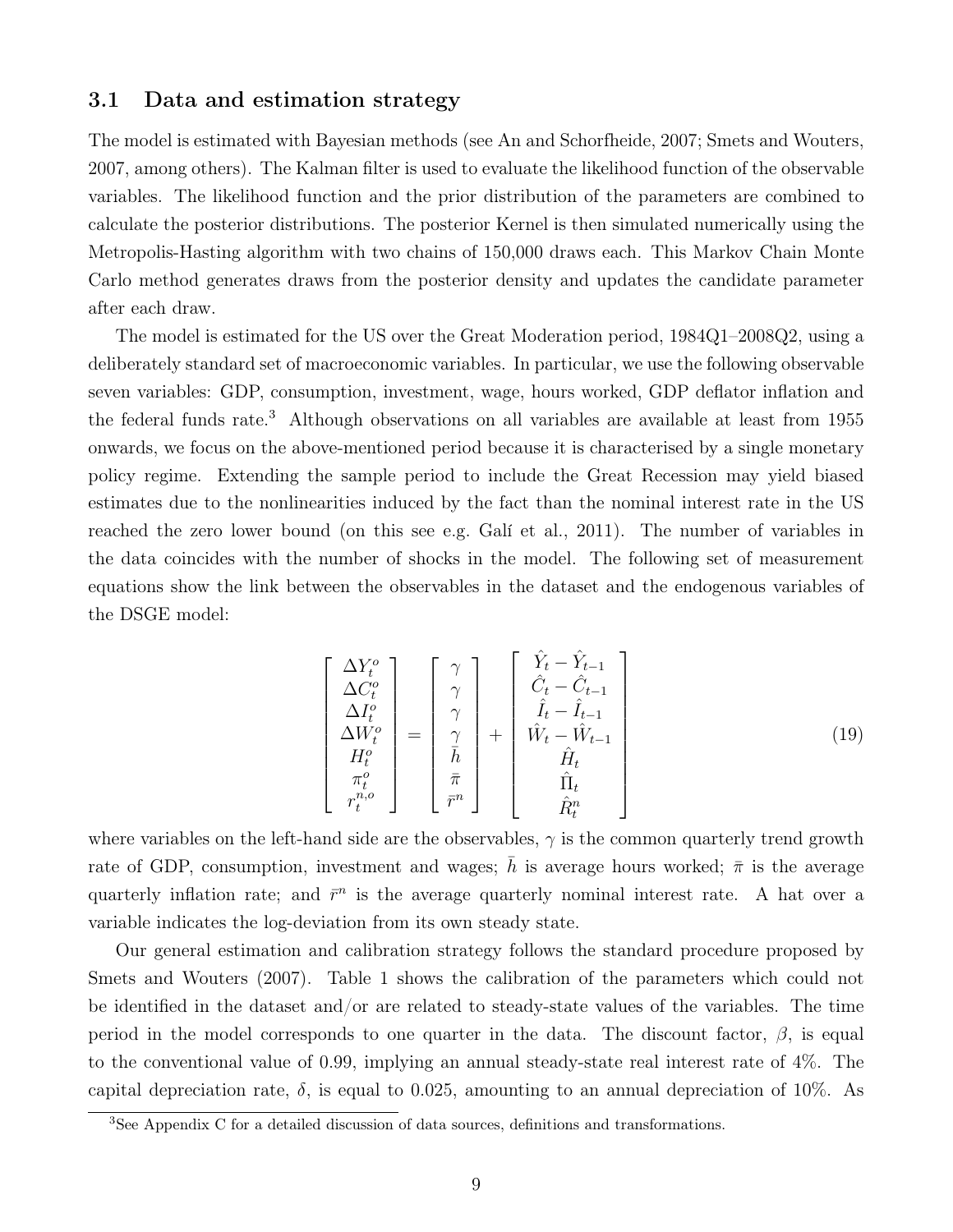| Parameter                             |               | Value                              |
|---------------------------------------|---------------|------------------------------------|
| Discount factor                       |               | 0.99                               |
| Capital depreciation rate             | Ò             | 0.025                              |
| Production function parameter         | $\alpha$      | 0.67                               |
| Elasticity of substitution in goods   | $\eta$        | 6                                  |
| Elasticity of substitution in labor   | $n^{W}$       | 11                                 |
| Elasticity of substitution in banking | $n^L$         | set to target $R^L - R^D = 0.0076$ |
| Preference parameter                  | Ф             | set to target $H = 0.33$           |
| Government share of output            | $\frac{G}{V}$ | 0.19                               |

Table 1: Calibrated parameters

standard, the labor share of income,  $\alpha$ , is equal to 0.67. The elasticity of substitution across different varieties,  $\eta$ , is equal to 6 in order to target a steady state gross mark-up equal to 1.20. The elasticity of substitution in the banking sector,  $\eta^L$ , is set in order to match a spread between the bank prime loan rate and the 3-month Treasury bill rate of 304 basis points per year – given the estimated value of lending relationship parameter  $\theta^L$  – consistently with US data during the Great Moderation. The elasticity of substitution in the labor market,  $\eta^{W}$  is set equal to 11 as in Del Negro et al. (2011), implying a steady state gross mark-up of 1.10. The preference parameter,  $\phi$ , is set to target steady state hours of work equal to 0.33. The government-output ratio is calibrated at 0.19, in line with the data.

The remaining parameters governing the dynamics of the model are estimated using Bayesian techniques.<sup>4</sup> The locations of the prior means correspond to a large extent to those in previous studies on the US economy, e.g. Smets and Wouters (2007). We use the Inverse Gamma (IG) distribution for the standard deviation of the shocks and we set a loose prior with 2 degrees of freedom. We use the Beta distribution for all parameters bounded between 0 and 1. For the unbounded parameters we use the Normal distribution. In addition, we set the prior means of the constants in the measurement equations equal to average values in the dataset. There are a few non-standard structural parameters. As regards the parameters measuring lending relationships we choose prior means close to the values estimated by Aliaga-Diaz and Olivero (2010), equal to 0.70 for  $\theta^L$  and to 0.80 for  $\rho^L$ , and we set a standard deviation of 0.125 for both. The prior distribution of the parameter measuring the response of the nominal interest rate to nominal credit growth,  $\rho_s$ , is on purpose loose. In fact, as shown in Figure 1, a prior mean of zero and a standard deviation of 0.30 enable the prior distribution to encompass a broad range of values around zero. This allows us to be agnostic on whether monetary policy leaned against the wind or not during the Great Moderation. Table 2 summarises the prior distributions chosen to estimate the deep structural parameters and the shock processes.

<sup>4</sup>Version 4.3.3 of the Dynare toolbox for Matlab is used for the estimation.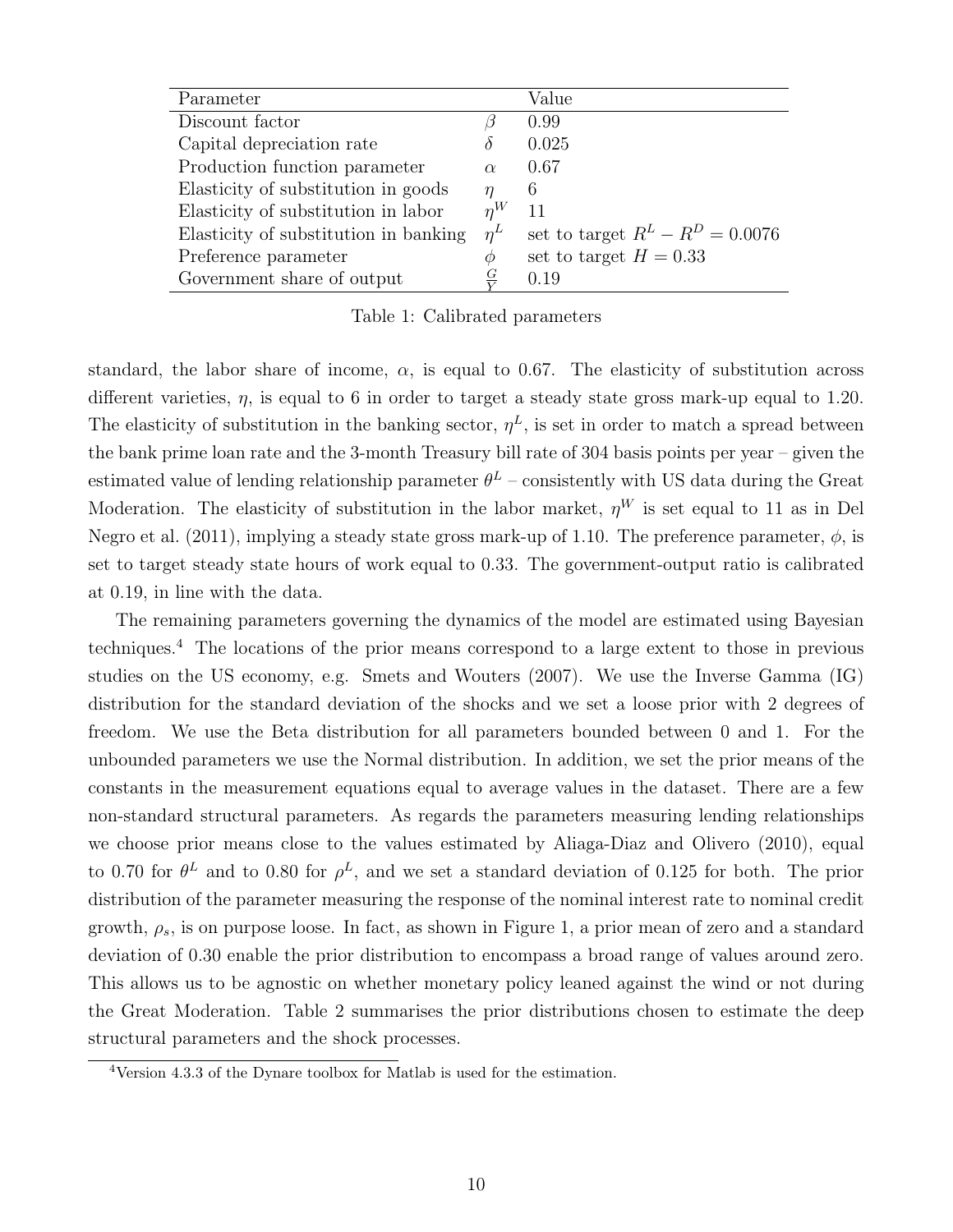| Parameter                     |              |             | Prior    |          | Posterior Mean         |
|-------------------------------|--------------|-------------|----------|----------|------------------------|
|                               |              | Distrib.    | Mean     | Std/df   |                        |
| Structural                    |              |             |          |          |                        |
| Relative risk aversion        | $\sigma_c$   | Normal      | 1.50     | 0.10     | $1.54$ [1.37;1.70]     |
| Habits in consumption         | $\theta$     | <b>Beta</b> | 0.70     | $0.10\,$ | $0.63$ [0.53;0.72]     |
| Habit persist. in consumption | $\rho$       | <b>Beta</b> | 0.70     | 0.10     | $0.62$ [0.49;0.76]     |
| Deep habits in banking        | $\theta^L$   | <b>Beta</b> | 0.70     | 0.125    | $0.73$ [0.54;0.99]     |
| Habit persist. in banking     | $\varrho^L$  | <b>Beta</b> | $0.80\,$ | 0.125    | $0.79$ [0.62; 0.97]    |
| Price stickiness              | $\xi$        | Normal      | $30.0\,$ | $5.00\,$ | 43.75 [36.79;50.59]    |
| Wage stickiness               | $\xi^W$      | Normal      | 100.0    | 10.00    | 95.84 [78.28;114.30]   |
| Invest. adjust. costs         | $\psi$       | Normal      | $4.00\,$ | 1.50     | 4.65 [2.37;6.89]       |
| Capital utilisation           | $\eta_u$     | Beta        | $0.50\,$ | 0.15     | $0.86$ [0.77; $0.95$ ] |
| Inflation -Taylor rule        | $\rho_{\pi}$ | Normal      | 1.50     | $0.20\,$ | 2.01 [1.73;2.32]       |
| Output -Taylor rule           | $\rho_y$     | Beta        | $0.10\,$ | $0.05\,$ | $0.02$ [0.00;0.04]     |
| Credit growth-Taylor rule     | $\rho_s$     | Normal      | $0.00\,$ | $0.30\,$ | $0.30$ [ $0.18;0.41$ ] |
| Interest rate smoothing       | $\rho_r$     | Beta        | $0.80\,$ | 0.10     | $0.86$ [0.83;0.89]     |
| $A \, verages$                |              |             |          |          |                        |
| Trend growth rate             | $\gamma$     | Normal      | 0.44     | 0.10     | $0.43$ [0.38;0.48]     |
| Inflation rate                | $\bar{\pi}$  | Gamma       | 0.63     | 0.10     | $0.66$ [0.58;0.75]     |
| Interest rate                 | $\bar{r}^n$  | Gamma       | 1.31     | 0.10     | $1.30$ [1.17;1.41]     |
| Hours of work                 | $\bar{h}$    | Normal      | $0.00\,$ | 0.10     | $-0.01$ $[-0.17;0.15]$ |
| Shocks                        |              |             |          |          |                        |
| <b>TFP</b>                    | $\rho_A$     | <b>Beta</b> | $0.50\,$ | 0.20     | $0.95$ [0.90;1.00]     |
|                               | $\sigma_A$   | IG          | $0.10\,$ | $2.0\,$  | $0.46$ [0.41;0.52]     |
| Government spending           | $\rho_G$     | Beta        | $0.50\,$ | 0.20     | $0.96$ [0.94;0.99]     |
|                               | $\sigma_G$   | IG          | $0.10\,$ | $2.0\,$  | 2.25 [1.96;2.52]       |
| Interest rate                 | $\sigma_R$   | IG          | $0.10\,$ | $2.0\,$  | $0.13$ [0.11;0.15]     |
| Investment-specific           | $\rho_I$     | <b>Beta</b> | 0.50     | $0.20\,$ | $0.68$ [0.55;0.80]     |
|                               | $\sigma_I$   | IG          | $0.10\,$ | $2.0\,$  | 3.40 [1.60;5.04]       |
| Preference                    | $\rho_B$     | <b>Beta</b> | 0.50     | 0.20     | $0.80$ [0.70;0.90]     |
|                               | $\sigma_B$   | IG          | $0.10\,$ | $2.0\,$  | $1.47$ [1.12;1.82]     |
| Price mark-up                 | $\rho_P$     | Beta        | 0.50     | $0.20\,$ | $0.89$ [0.82;0.98]     |
|                               | $\sigma_P$   | IG          | 0.10     | $2.0\,$  | $1.37$ [1.16;1.60]     |
| Wage mark-up                  | $\rho_W$     | Beta        | $0.50\,$ | $0.20\,$ | $0.79$ [0.69;0.89]     |
|                               | $\sigma_W$   | IG          | 0.10     | $2.0\,$  | 4.81 [3.49;6.13]       |
| Log-likelihood                |              |             |          |          | $-539.818$             |

Table 2: Prior and posterior distributions of estimated parameters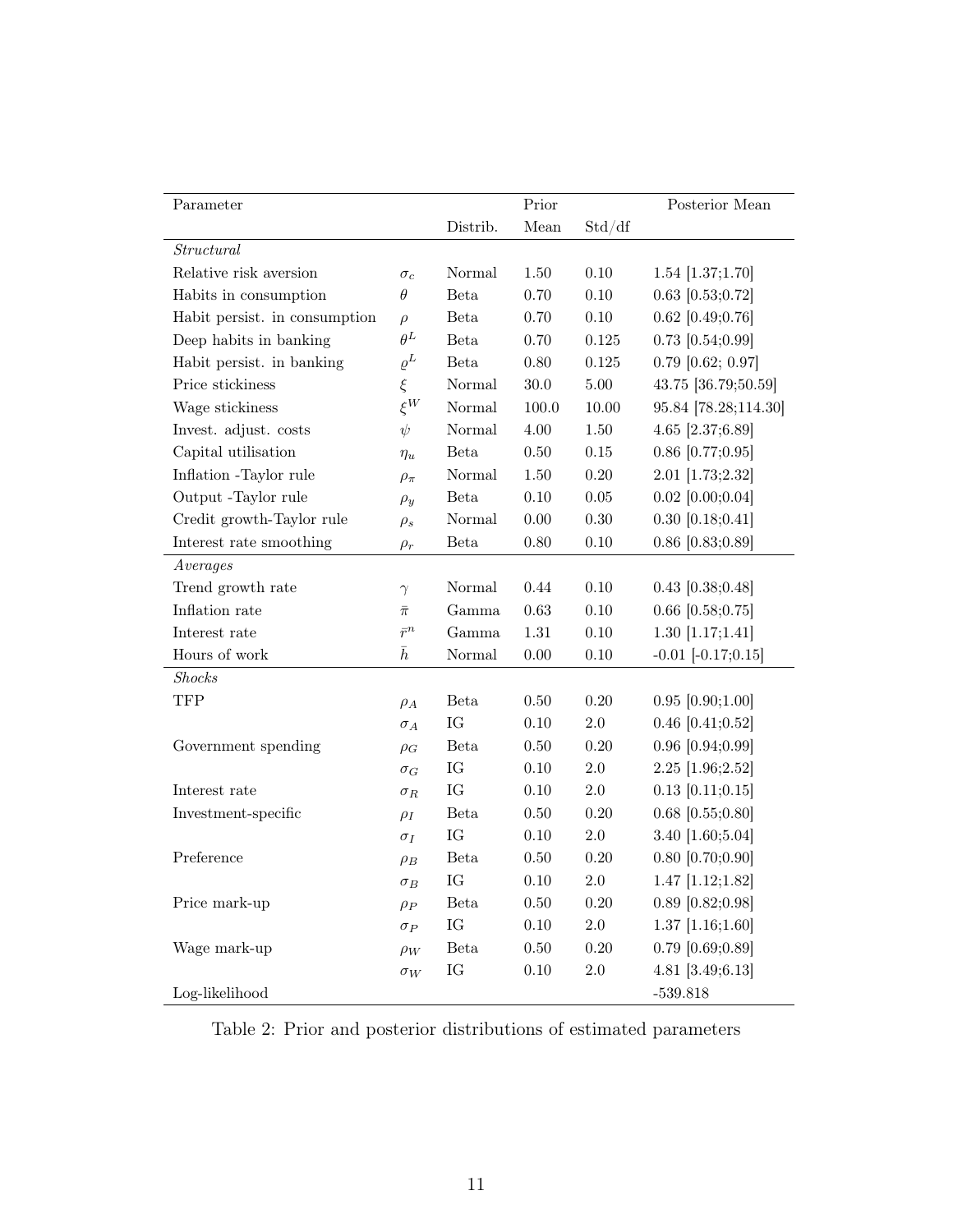

Figure 1: Prior and posterior probability densities of the Taylor rule parameters

#### 3.2 Estimation results

Table 2 reports the posterior mean with 95% probability intervals in square brackets and the loglikelihood of the model. There is evidence of both habit in consumption and habit persistence, with statistically positive parameter values, the mean of which equals 0.63 and 0.62 respectively. The degree of deep habits in banking is equal to 0.73 with a persistence of 0.79. The point estimate of the degree of deep habits in banking is very close to the one found via single-equation GMM estimation by Aliaga-Diaz and Olivero (2010).

The degree of price stickiness implies that firms adjust prices almost every three quarters and a half, while the estimate of the Rotemberg parameter for wage stickiness is higher, in line with Zubairy (2014). TFP and government spending are more persistent than the other shocks.

As regards the Taylor rule parameters, in line with many other studies, estimates capture nominal interest rate inertia and that, during the Great Moderation, monetary policy was more aggressive on inflation than on the output gap, with posterior estimates of the latter parameter in the range [0.00, 0.04]. A novel result is that the monetary authority is found to respond to nominal credit growth with a point estimate for coefficient  $\rho_s$  of 0.30 and a confidence interval of  $[0.18, 0.41]$ .

Figure 1 shows the prior and posterior densities of the Taylor rule parameters, which are well identified by the data. This is particularly important for  $\rho_s$ , i.e. the responsiveness of the nominal interest rate to credit growth, which exhibits a posterior distribution entirely located around positive values, with the probability density tightly gathered around the posterior mean, despite the loose prior.

This last result is confirmed also by a log-likelihood race between the baseline model and a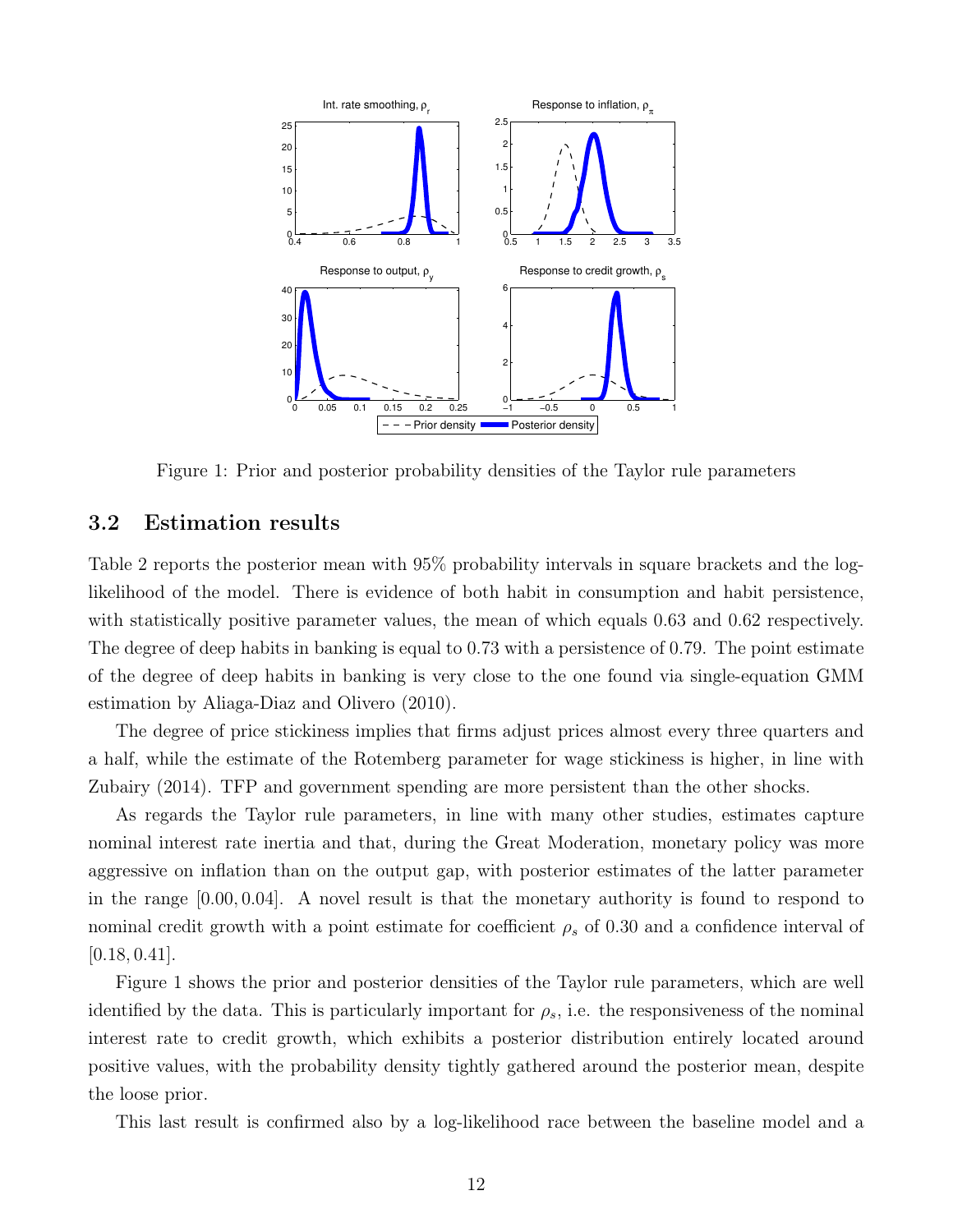|                         | <b>Baseline</b> | $\rho_s=0$           |
|-------------------------|-----------------|----------------------|
| Log-likelihood          | $-539.818$      | $-550.132$           |
| Bayes factor            |                 | $3.01 \times 10^{4}$ |
| Kass-Raftery statistics |                 | 20.63                |

Table 3: Model comparison

restricted model featuring a standard Taylor rule, i.e. with  $\rho_s = 0$ . The last two rows of Table 3 report the Bayes factor (BF) and the statistics by Kass and Raftery (1995) (KR).<sup>5</sup> According to Jeffreys (1998), a BF of  $3-10$  provides "slight" evidence in favour of model i relative to model j; a BF in the range [10 − 100] provides "strong to very strong" evidence; and a BF greater than 100 provides "decisive evidence". Hence, here we find "decisive evidence" in favour of a model featuring a credit-growth-augmented Taylor rule over a standard one. The KR statistics is computed as twice the log of the BF. A KR statistics of around 21 also points to "very strong" evidence in favour of the unconstrained baseline model versus the restricted model featuring a standard Taylor rule, the full estimation of which is reported in Appendix D.<sup>6</sup>In other words, these results point to evidence that, during the Great Moderation, monetary policy leaned against the wind blowing from the loan market. So far the literature has focused more on the response of monetary policy to asset prices. For instance, on the empirical side, Castelnuovo and Nisticò (2010) argue that a model where the monetary authority has an active concern towards stock-market fluctuations is supported by US data. Our results complement the findings of Christiano et al. (2010b), whose estimates identify a significant degree of "leaning against credit exuberance" in the euro area monetary policy framework for the period 1985Q1-2008Q2.

#### 3.3 Dynamic properties of the estimated model

In this section we disentangle the effects of the estimated leaning-against-the-wind policy versus a standard Taylor rule via the analysis of the responses of key macroeconomic variables to all seven structural shocks in the model. In Figure 2 we report impulse responses to shocks of size one percent that determine a fall in real output. The solid line represents responses within the estimated model featuring the credit-growth augmented Taylor rule, whereas the dashed line represents responses of a counterfactual model with  $\rho_s = 0$ .

$$
BF_{i/j} = \frac{L(Y|m_i)}{L(Y|m_j)} = \frac{exp(LL(Y|m_i))}{exp(LL(Y|m_j))}
$$

where  $LL$  stands for log-likelihood.

<sup>&</sup>lt;sup>5</sup>Let  $m_i$  be a given model, with  $m_i \in M$ , and  $L(Y|m_i)$  be the marginal data density of model i for the common dataset Y, then the BF between model  $i$  and model  $j$  is computed as:

 ${}^6$ Values of the KR statistics above 10 can be considered "very strong" evidence in favour of model i relative to model j; between 6 and 10 represent "strong" evidence; between 2 and 6 "positive" evidence; while values below 2 are "not worth more than a bare mention".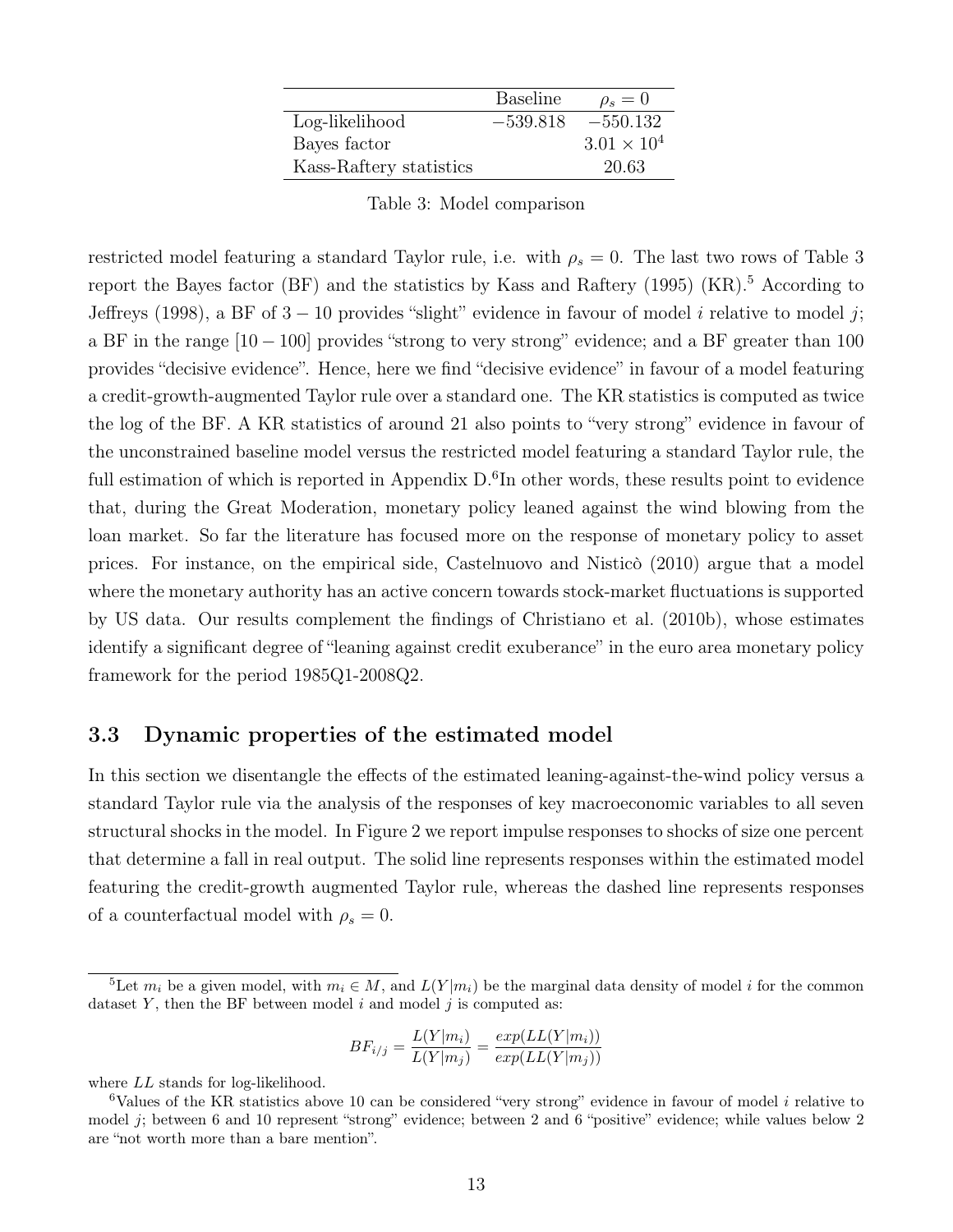

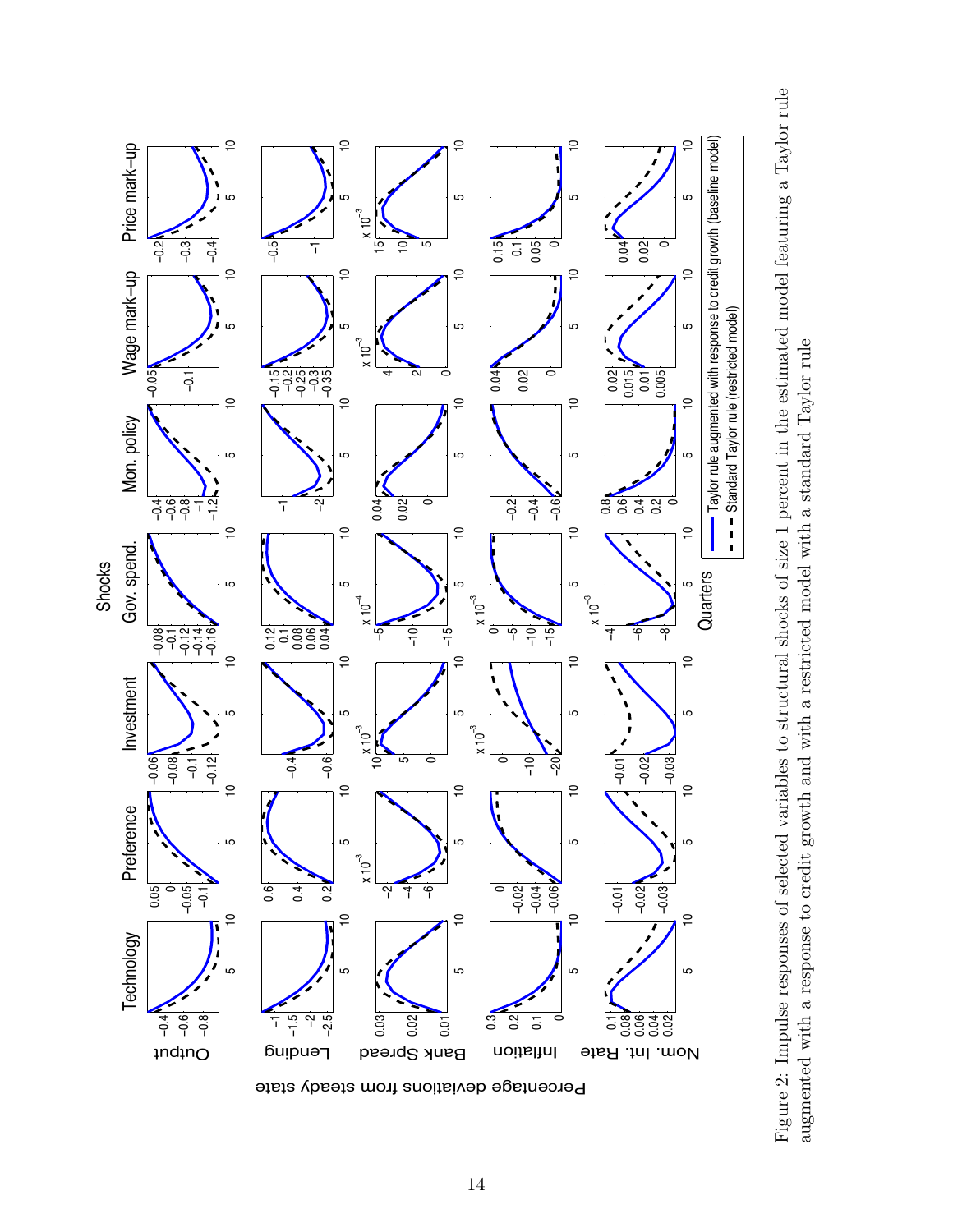In particular, the model features four aggregate demand shocks (preference, investment-specific, government spending, monetary policy), in which output and inflation move in the same direction, and three aggregate supply shocks (technology, wage mark-up and price mark-up), in which output and inflation move in opposite directions.

A number of noteworthy results emerge from the inspection of Figure 2. First, while the sign of impulse responses is preserved across the two Taylor rule specifications, the severity of the economic downturn generated by each shock varies. Second, with the exception of the preference and government spending shocks, lending positively comoves with real output and the bank spread exhibits a counter-cyclical behaviour. This is a feature of lending relationships: in the simulated contractions future profits are expected to be low (indeed real output persistently remains below steady state), hence banks find it optimal to exploit current lending relationships by charging higher bank spreads and enhancing current profits.

As far as the contractionary preference shock is concerned, this generates a shorter-lived output contraction and an overshooting. The explanation is in the fact that such a shock determines a fall of future marginal utility of consumption relative to the current one, and this leads to a fall in consumption and an increase in savings. The subsequent greater availability of financial funds makes banks willing to supply more loans, which in turn boost future economic activity and profits. The latter are anticipated by banks, which find it optimal to charge a lower spread and lock in new customers into bank-firm lending relationships. Similar arguments apply to the contractionary government spending shock, which crowds in private investment.

In the presence of a credit-growth-augmented Taylor rule, the central bank partially counteracts fluctuations of lending. In the model, lending has real effects because it is instrumental for the acquisition of capital. Therefore, for those shocks in response to which lending exhibits a procyclical behaviour, the contraction of output is more severe in the absence of a credit-growthaugmented Taylor rule. On the contrary, for the preference shock and (to a lower extent) the government spending shock – which yields a counter-cyclical lending response – such a Taylor rule leads to a relatively more severe output contraction. The presence of lending relationships consistently generates responses of the bank spread of opposite sign relative to those of lending. Thus, the general lesson to be learned is that leaning against the wind has a stabilising effect on output for those shocks that imply a pro-cyclical response of lending and counter-cyclical response of the bank spread.

#### 3.4 Variance decomposition

Movements in output, lending, bank spread and inflation are now decomposed into parts caused by each shock at different time horizons, based on the mean of the model's posterior distribution. Table 4 reports both the conditional and the unconditional variance decomposition.

While, on impact, demand shocks play a dominant role in affecting output dynamics, in the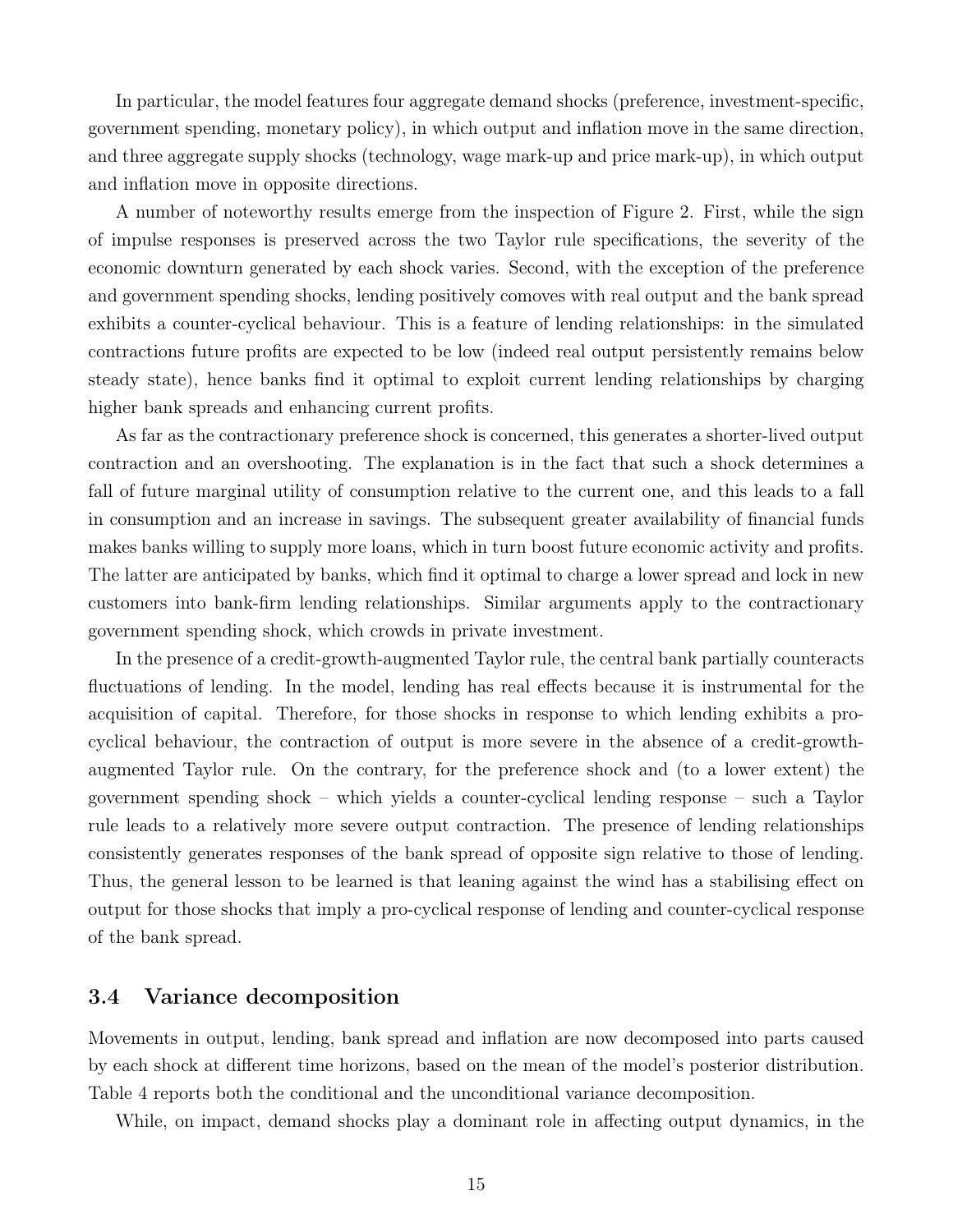|             | Horizon<br><b>Structural shocks</b> |            |                     |        |                                                      |          |           |         |
|-------------|-------------------------------------|------------|---------------------|--------|------------------------------------------------------|----------|-----------|---------|
|             |                                     | <b>TFP</b> | Gov.                | Mon.   | $\begin{array}{lll} \mathrm{Preference} \end{array}$ | Invest.  | Price     | Wage    |
|             |                                     |            | spending            | policy |                                                      | specific | mark-up   | mark-up |
| Output      | $\,1\,$                             | $3.45\,$   | 42.16               | 5.44   | 13.51                                                | 9.63     | 13.14     | 12.68   |
|             | $\overline{4}$                      | 9.46       | 16.80               | 2.87   | $3.36\,$                                             | 14.04    | 24.60     | 28.87   |
|             | 8                                   | 13.60      | $\boldsymbol{9.38}$ | 1.55   | 1.52                                                 | 11.11    | 27.05     | 35.79   |
|             | $20\,$                              | 21.54      | 6.72                | 0.91   | 1.56                                                 | 8.55     | 27.46     | 33.27   |
|             | 40                                  | 26.25      | 6.47                | 0.81   | $1.58\,$                                             | 8.11     | $26.50\,$ | 30.29   |
|             | uncon.                              | 27.45      | 6.42                | 0.79   | 1.57                                                 | $8.01\,$ | 26.09     | 29.66   |
| Lending     | $1\,$                               | 3.95       | 0.18                | 1.36   | 2.52                                                 | 68.09    | 12.26     | 11.63   |
|             | $\overline{4}$                      | 7.03       | 0.37                | 0.88   | 4.66                                                 | 49.29    | 18.04     | 19.74   |
|             | 8                                   | 10.49      | 0.59                | 0.53   | 6.59                                                 | 35.10    | 21.75     | 24.96   |
|             | 20                                  | 17.24      | 1.00                | 0.35   | 7.66                                                 | 25.36    | 24.09     | 24.30   |
|             | 40                                  | 18.81      | 1.11                | 0.35   | 7.46                                                 | 25.05    | 23.52     | 23.70   |
|             | uncon.                              | 18.71      | 1.10                | 0.34   | 7.48                                                 | 25.13    | 23.56     | 23.67   |
| Bank spread | $1\,$                               | 3.44       | 0.15                | 1.65   | 2.16                                                 | 71.39    | 11.13     | 10.08   |
|             | $\overline{4}$                      | 7.00       | 0.37                | 0.96   | 4.65                                                 | 49.32    | 18.01     | 19.69   |
|             | 8                                   | 10.02      | 0.57                | 0.70   | 6.33                                                 | 37.69    | 20.69     | 23.99   |
|             | $20\,$                              | 8.95       | 0.52                | 0.72   | 6.35                                                 | 38.64    | 19.50     | 25.32   |
|             | 40                                  | 9.81       | 0.55                | 0.66   | 6.76                                                 | 36.31    | 20.40     | 25.50   |
|             | uncon.                              | 9.94       | 0.56                | 0.66   | 6.75                                                 | 36.26    | 20.38     | 25.45   |
| Inflation   | 1                                   | 14.02      | 1.22                | 4.16   | 7.48                                                 | 2.34     | 39.16     | 31.61   |
|             | $\overline{4}$                      | 12.76      | 1.17                | 5.97   | 8.70                                                 | 3.73     | 30.40     | 37.27   |
|             | $8\,$                               | 12.39      | 1.14                | 6.36   | 8.56                                                 | 4.39     | 30.27     | 36.89   |
|             | 20                                  | 11.91      | 1.09                | 6.10   | 8.70                                                 | 4.32     | 30.02     | 37.87   |
|             | 40                                  | 11.91      | $1.09\,$            | 6.07   | 8.69                                                 | 4.48     | $29.95\,$ | 37.81   |
|             | uncon.                              | 12.00      | 1.10                | 6.05   | 8.68                                                 | 4.54     | 29.91     | 37.71   |

Table 4: Variance decomposition

longer term the TFP shock together with the other two supply shocks – wage and price mark-up – are its main drivers. These three shocks account for about 30% of output fluctuations on impact, more than 60% at a one-year horizon and more than 80% at a five-year horizon, with demand shocks having a minor effect. The role of government and monetary policy shocks decay over time. These results are in line with Smets and Wouters (2007).

The unconditional variance decomposition of lending shows that the three supply shocks accounts for almost 65% of variation in lending. However, differently from output dynamics, the investment-specific technology shock plays a stronger role: on impact it dominates – explaining 68% of lending fluctuations – and in the longer term it accounts for about 25% of the variation in lending. This results is not surprising as this shocks affects the investment Euler equation and lending is used to finance purchases of capital goods.

Results on the variance decomposition of the bank spread show that, on impact, the investmentspecific technology shock is the most important exogenous source of its variation. Price and wage mark-up shocks also play an important role. The model features a tight (negative) relationship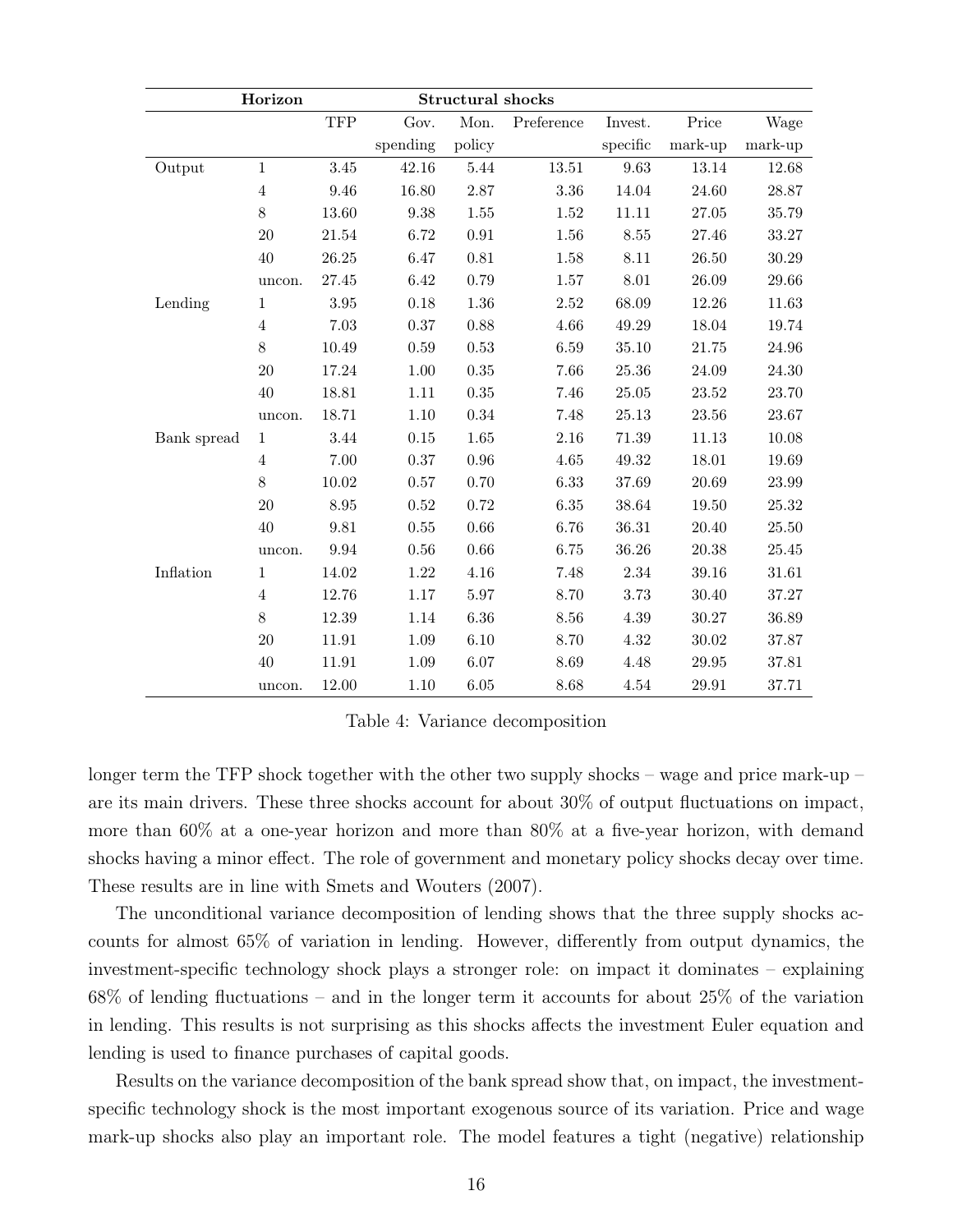

Figure 3: Model-implied cyclical deviations of lending and bank spread (shaded areas indicate NBER recessions)

between the bank spread and lending. Hence, those shocks playing a key role in explaining the dynamics of lending are likely to play a similar role in accounting for the variation of the bank spread. On this point it is important to stress that the shocks that are dominant sources of movements in lending and the bank spread imply a pro-cyclical response of the former and a counter-cyclical response of the latter (as reported in Section 3.3). The series of these two variables implied by the model, as a result of the shocks hitting the US economy during the Great Moderation, are depicted in Figure 3. The model predicts a pronounced fall of lending and a rapid surge of the bank spread during recessions. In addition, the model captures the low lending rates and the build-up of non-financial business sector debt of the late 1990s, and the sudden collapse in the early 2000s concurrent with the burst of the dot-com bubble.

Price and wage mark-up shocks are also the dominant factors behind both short-run and medium-run movements in inflation.

# 4 Optimised simple monetary policy rules

The analysis so far has brought a general equilibrium model with banking frictions to the data and has provided evidence that US monetary policy leaned against the wind blowing from the market for loans during the Great Moderation. This had a partial stabilisation role towards credit exuberance. In this section we pose a normative question: should the monetary policy rate react to developments in the loan market? To answer this question we rely on the literature on optimal monetary policy whereby optimised simple interest-rate feedback rules responding to promptly observable macroeconomic indicators are able to closely mimic the Ramsey rule (Schmitt-Grohe and Uribe, 2007; Levine et al., 2008).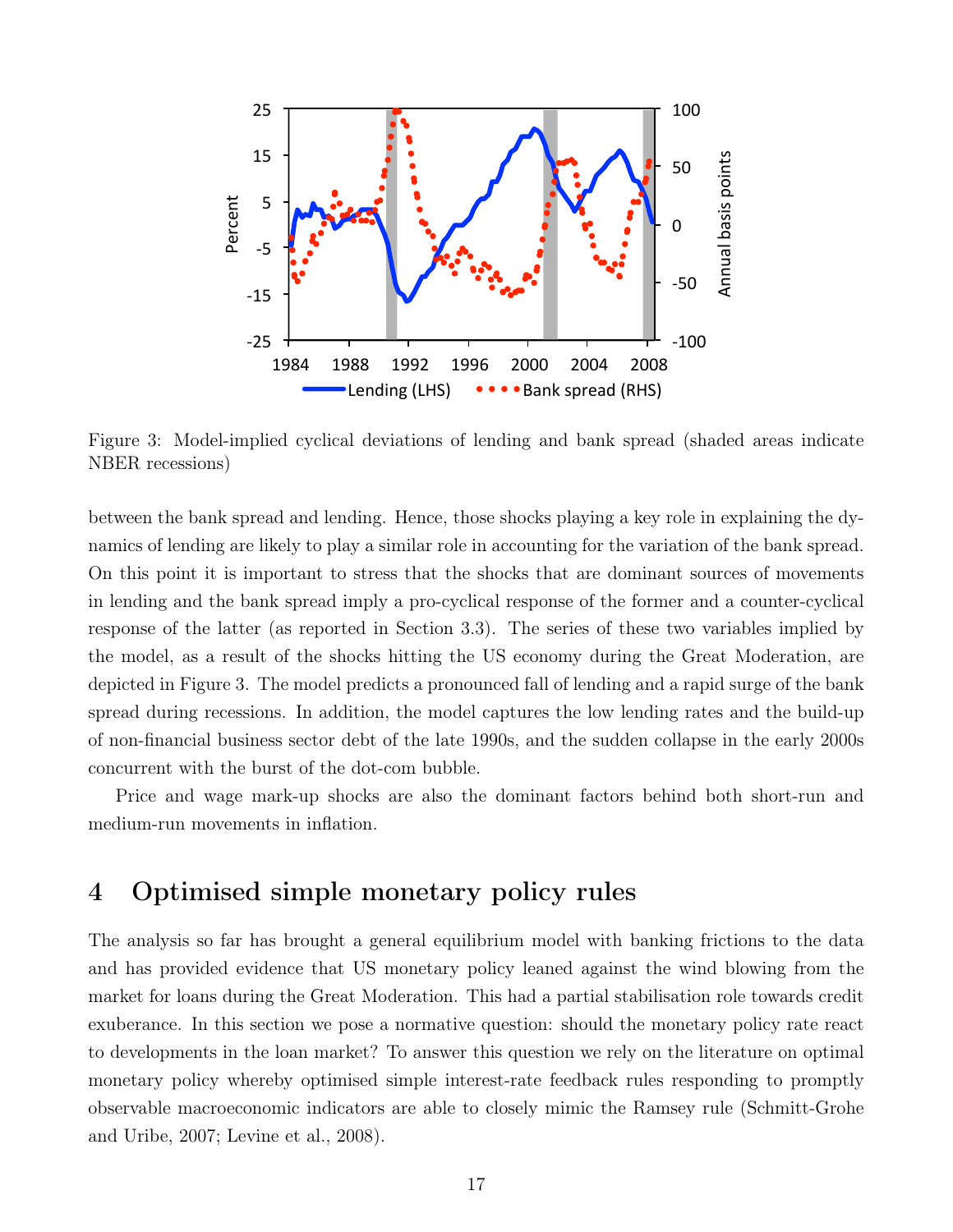To accomplish this task we rewrite the Taylor-type interest-rate feedback rule (16) as

$$
\log\left(\frac{R_t^n}{\bar{R}^n}\right) = \rho_r \log\left(\frac{R_{t-1}^n}{\bar{R}^n}\right) + \alpha_\pi \log\left(\frac{\Pi_t}{\bar{\Pi}}\right) + \alpha_y \log\left(\frac{Y_t}{\bar{Y}}\right) + \alpha_s \log\left(\frac{L_t}{L_{t-1}}\Pi_t\right),\tag{20}
$$

where  $\alpha_{\pi} \equiv (1-\rho_r)\rho_{\pi}$ ,  $\alpha_y \equiv (1-\rho_r)\rho_y$  and  $\alpha_s \equiv (1-\rho_r)\rho_s$ . This re-parametrization allows for the possibility of integral rules with a unitary persistence parameter  $(\rho_r = 1)$ . Then we numerically search for those feedback coefficients in (20) to maximise the present value of life-time utility, which reads

$$
\Omega_t = E_t \left[ (1 - \beta) \sum_{s=0}^{\infty} \beta^s U \left( X_{t+s}, 1 - H_{t+s} \right) \right], \tag{21}
$$

given the equilibrium conditions of the model. Assuming no growth in the steady state, we follow Levine et al. (2008) and rewrite equation (21) in recursive form as

$$
\Omega_t = (1 - \beta)U(X_t, 1 - H_t) + \beta E_t[\Omega_{t+1}].
$$
\n(22)

Given the numerous frictions in our model, this optimisation problem does not collapse to the minimisation of an ad-hoc loss function. In addition, while more stylised models allow for a first-order approximation to the equilibrium conditions to be sufficient to accurately approximate welfare up to a second order, the presence of the frictions in our model requires taking a secondorder approximation both of the mean of  $\Omega_t$  and of the model's equilibrium conditions around the deterministic steady state. Given that it is now established in the literature that the Ramsey solution to NK models sets  $\Pi = 1$  in the steady state (see e.g. Schmitt-Grohe and Uribe, 2004; Levine et al., 2008), we take the approximation around a zero-inflation steady state.

Given that we approximate the solution to the equilibrium using perturbation methods and these do not easily allow incorporating non-negativity constraints, in similar fashion to Levine et al. (2008), we approximate the zero lower bound (ZLB) constraint on the nominal interest rate by penalising large deviations of the mean gross rate,  $\bar{R}^n$ , from its steady state. This is achieved by replacing our objective function (21) with modified welfare,

$$
\Omega_t^* = E_t \left\{ (1 - \beta) \sum_{s=0}^{\infty} \beta^s \left[ U \left( X_{t+s}, 1 - H_{t+s} \right) - w_r \left( R_{t+s}^n - R^n \right)^2 \right] \right\},\tag{23}
$$

where term  $w_r (R_t^n - R^n)^2$  represents a penalty for deviations of  $R_t^n$  from its steady state. Hence, the imposition of the approximate ZLB constraint translates into setting an arbitrarily low perperiod probability of hitting the ZLB,  $Pr(ZLB) \equiv Pr(R_t^n < 1)$ , and appropriately choosing the weight  $w_r$ , raising which the variance of  $R_t^n$ ,  $\sigma_r^2$ , lowers accordingly.

The use of  $\Omega_t^*$  is confined to the design of optimised rules that hit the ZLB only very infrequently. However, we make all welfare comparisons among competing rules using the original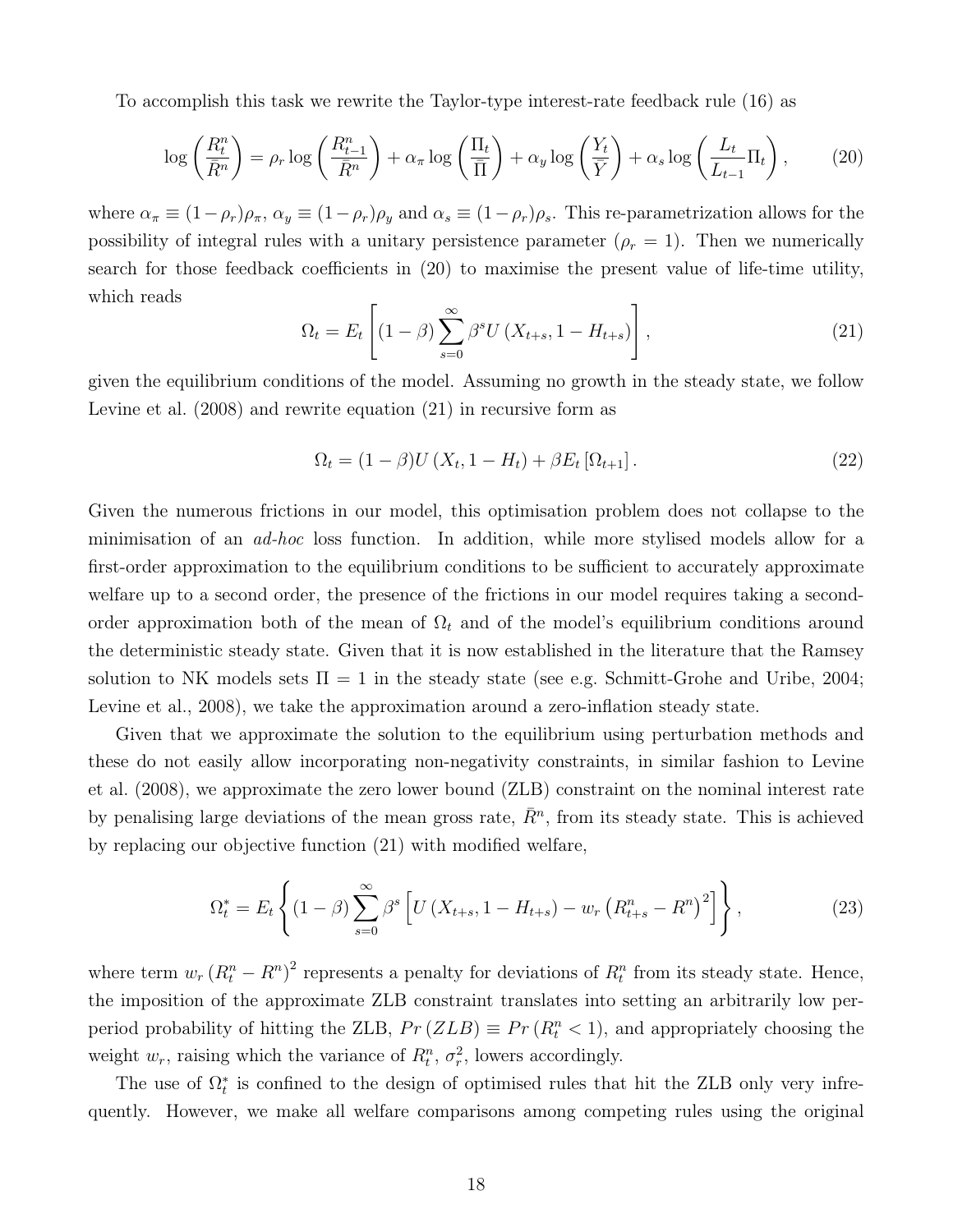| <i>Optimised standard Taylor-type rules</i> |      |       |                                      |       |       |                          |           |         |  |
|---------------------------------------------|------|-------|--------------------------------------|-------|-------|--------------------------|-----------|---------|--|
| 0.0                                         | 1.09 | 0.176 | 0.518                                | 3.000 | 0.000 | $\overline{\phantom{0}}$ | $-2.5863$ | 0.00    |  |
| 5.0                                         | 0.58 | 0.042 | 0.918                                | 1.046 | 0.002 | $\qquad \qquad -$        | $-2.5864$ | $-0.04$ |  |
| 10.0                                        | 0.46 | 0.014 | 1.000                                | 0.718 | 0.002 | $\overline{\phantom{0}}$ | $-2.5865$ | $-0.08$ |  |
| 15.0                                        | 0.41 | 0.006 | 1.000                                | 0.586 | 0.000 | $\overline{\phantom{0}}$ | $-2.5866$ | $-0.12$ |  |
| <b>20.0</b>                                 | 0.37 | 0.003 | 1.000                                | 0.496 | 0.000 | $\qquad \qquad -$        | $-2.5866$ | $-0.12$ |  |
|                                             |      |       | Optimised augmented Taylor-type rule |       |       |                          |           |         |  |
| 16.5                                        | 0.39 | 0.005 | 1.000                                | 0.555 | 0.000 | 0.000                    | $-2.5866$ | $-0.12$ |  |
| 20.0                                        | 0.37 | 0.003 | 1.000                                | 0.496 | 0.000 | 0.000                    | $-2.5866$ | $-0.12$ |  |
|                                             |      |       | <i>Estimated Taylor-type rule</i>    |       |       |                          |           |         |  |
|                                             | 0.39 | 0.005 | 0.857                                | 0.287 | 0.003 | 0.042                    | $-2.5875$ | $-0.48$ |  |

 $w_r$  σ<sub>r</sub>  $Pr(ZLB)$   $\rho_r$   $\alpha_{\pi}$   $\alpha_y$   $\alpha_s$   $\Omega$   $\omega$ 

Table 5: Optimised monetary policy rules

welfare definition Ω. Welfare comparisons can be interpreted in terms of a consumption equivalent calculation. For a particular equilibrium we compute the increase in the single-period utility, given by a permanent  $1\%$  increase in consumption,

$$
\varpi \equiv (1 - \beta)^{-1} \left[ U \left( 1.01X, 1 - H \right) - U \left( X, 1 - H \right) \right]. \tag{24}
$$

Then a consumption equivalent welfare change between two inter-temporal welfare outcomes  $\Omega_1$ and  $\Omega_2$  is defined as  $\omega \equiv 100 \times \frac{\Omega_1 - \Omega_2}{\pi}$  $\frac{-\Omega_2}{\varpi}$ , which represents the compensation in terms of permanent percent change in consumption that the representative agent should receive to be as well off under regime 2 as under regime 1.

Table 5 first shows the results arising from the computation of optimised standard Taylortype rules in which the nominal interest rate features inertia and reacts to inflation and output  $(\alpha_s = 0)$ . Increasing the penalty parameter  $w_r$  delivers a smaller and smaller variability of the nominal interest rate, which translates into a lower and lower per-period probability of hitting the ZLB. Assuming that the gross nominal interest rate is normally distributed, in the table  $Pr(ZLB) = \Phi(z_0)$  is computed as the cumulated density function (CDF) of the standard normal distribution evaluated at  $z_0 \equiv -\frac{100(R_n-1)}{G_n}$  $\frac{R_n-1}{\sigma_r}$ . In the absence of the ZLB constraint we impose an upper bound of 3 on the feedback coefficient to inflation  $\alpha_{\pi}$ . Leaving this coefficient unconstrained would imply an implausibly high responsiveness, with immaterial welfare gains. Irrespective of the value of  $w_r$ , we replicate the result on "the importance of not responding to output" of Schmitt-Grohe and Uribe (2007). A higher penalty  $w_r$  delivers a lower optimal  $\alpha_{\pi}$ . In the table we compute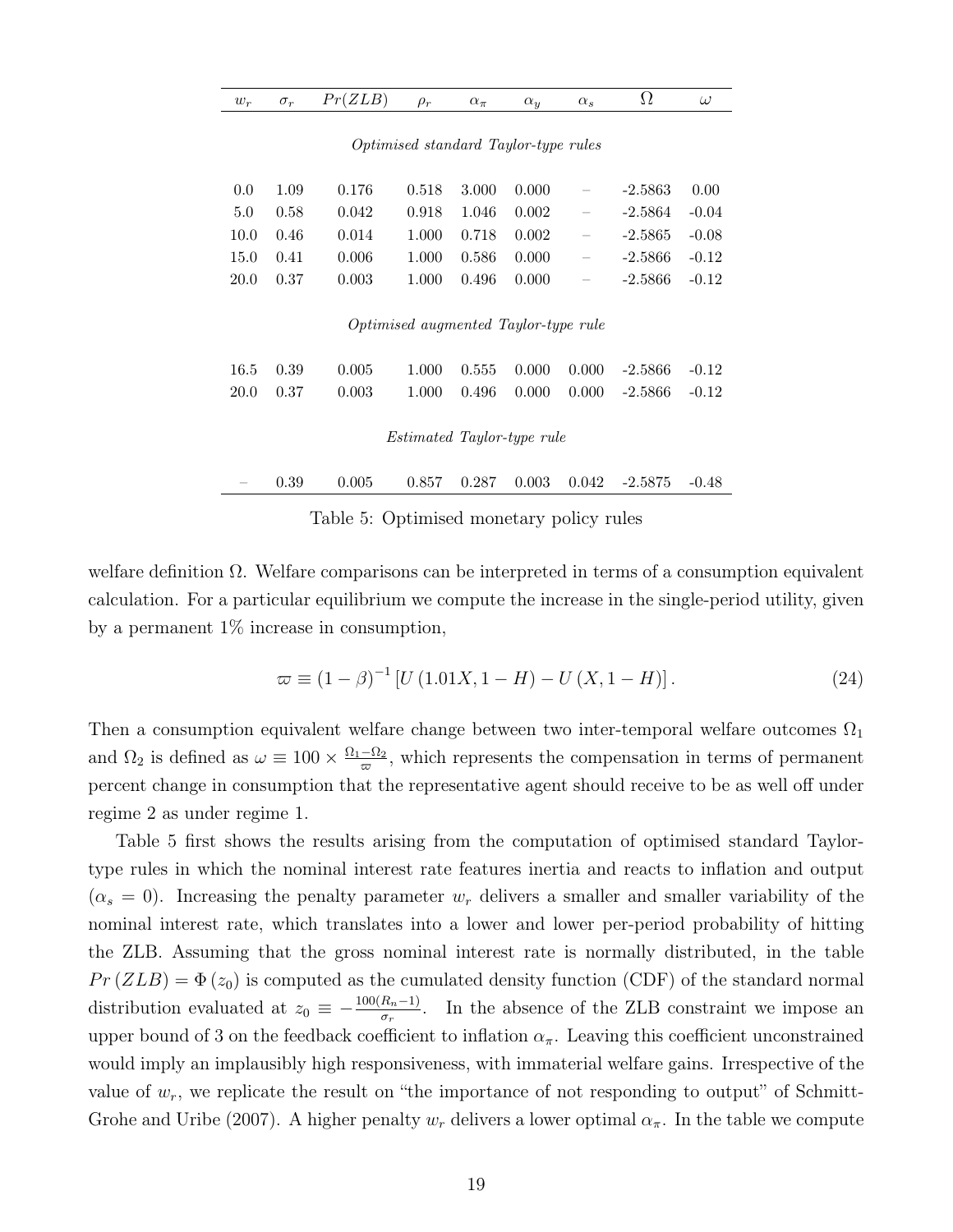

Figure 4: Welfare cost associated to leaning against the wind

the consumption equivalent welfare loss  $\omega$  relative to the standard Taylor-type rule with  $w_r = 0$ (first row). Under this monetary policy rule the ZLB is reached approximately every five quarters, hence it is clearly not implementable. With  $w_r = 20$  the probability of hitting the ZLB is 0.003, i.e. approximately once every 75 years and the welfare loss is equivalent to a permanent loss in consumption of 0.12%.

We then move to optimised rules in which the interest rate reacts also to nominal credit growth,  $(L_t/L_{t-1})$   $\Pi_t$ , as in Christiano et al. (2010b,a) and Ozkan and Unsal (2013), among others, while keeping  $Pr(ZLB) = 0.003$ . We find a zero optimal responsiveness to nominal credit growth and that the welfare loss remains unaltered relative to the case of the standard Taylor-type rule. Appendix E checks the robustness of the results to interest rate rules reacting to alternative financial variables, such as lending and the bank spread, similarly to Curdia and Woodford (2010) and Aksoy et al. (2013).

The estimated monetary policy rule implies  $Pr(ZLB) = 0.005$ , i.e. that the nominal interest rate hits the ZLB once every 49 years and implies a consumption-equivalent welfare loss of  $(0.48 - 0.12)$ % = 0.36%, relative to the optimised rule with the same  $Pr(ZLB)$ , obtained setting  $w_r = 16.5$ .

To check the extent to which the welfare loss suffered from employing the empirical rule is due to the presence of the responsiveness to nominal credit growth, in Figure 4, we isolate its effect on welfare by keeping  $\rho_r$ ,  $\alpha_\pi$  and  $\alpha_y$  fixed at their optimal values and by changing  $\alpha_s$  in the interval [0, 0.2]. The estimated value of  $\alpha_s = 0.042$  implies a small consumption-equivalent loss of around 0.05%. In addition, this exercise unveils also a positive relationship whereby that the economy suffers a more-than-double welfare loss if  $\alpha_s$  doubles.

In a nutshell these results show that it is not optimal, and is actually detrimental, for monetary policy to lean against windy bank lending. This finding can be rationalised by noticing that supply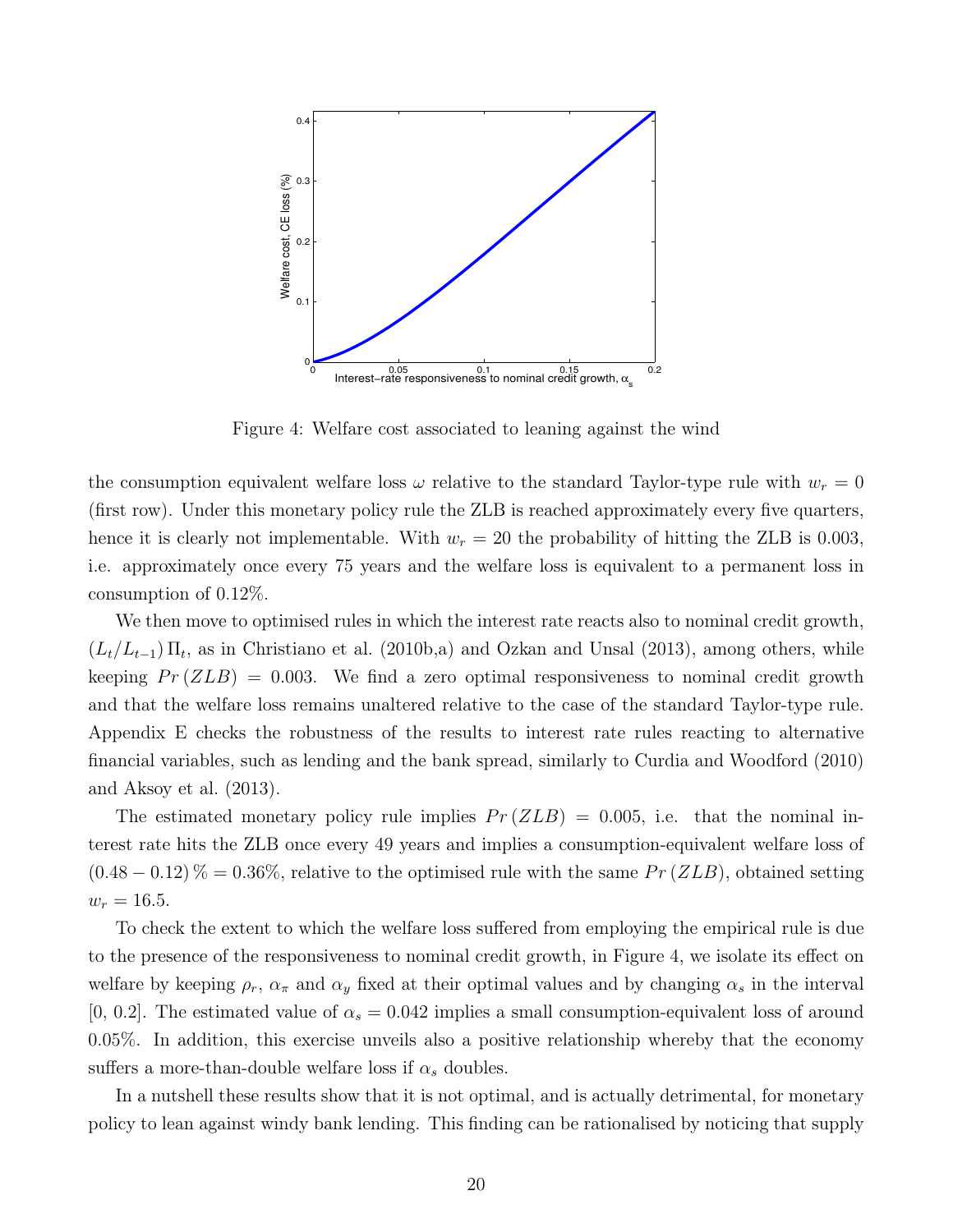

Figure 5: Optimal responsiveness of inflation for given degrees of leaning against the wind

shocks (technology, price mark-up and wage mark-up) explain the largest share of business cycle fluctuations of lending and inflation. Indeed, Section 3.4 shows that the three supply shocks together explain around 66% and 80% of the unconditional variance of lending and inflation, respectively. A, say, contractionary shock of such a kind causes lending to decrease and inflation to rise. A monetary policy that leans against windy bank lending is more accommodative towards inflation in an attempt to boost lending (as shown in Section 3.3). But this turns out not to be optimal. In fact, in Figure 5, we show that, if we fix  $\alpha_r = 1$ ,  $\alpha_y = 0$ , we let  $\alpha_s$  vary in the interval  $[0, 0.2]$ , and we optimise over  $\alpha_{\pi}$ , the optimal value of this last coefficient monotonically increases when  $\alpha_s$  increases, while welfare (not shown) attains virtually the same level for any combination of the two parameter values. In other words, if monetary policy is forced to react more to  $a(n)$ tightening (expansion) of lending growth, it is optimal for it to react more also to the increase (decrease) in inflation. As the two objectives are conflicting, there is no "divine coincidence" in this case and the nominal interest rate achieves a better outcome if it only stabilises inflation. This result is in line with Faia and Monacelli (2007), who find that the presence of only one policy instrument – the nominal interest rate – cannot simultaneously neutralise both financial frictions and price stickiness and that a strong anti-inflationary stance always leads to the highest level of welfare.

To show the importance of the source of business cycle fluctuations on the optimality of monetary policy responses, in Figure 6, again, we keep  $\rho_r$ ,  $\alpha_{\pi}$  and  $\alpha_y$  fixed at their optimal values and change  $\alpha_s$ , after artificially switching off wage mark-up shocks, being these the most prominent shocks in the unconditional variance decomposition of inflation. This exercise is important as (i) it shows that, in the absence of such shocks, it would be indeed optimal to lean against windy bank lending, with an optimal  $\alpha_s$  around 0.06; and (ii) it allows reconciling our results with the literature. In fact, Aksoy et al. (2013), in a similar but simpler calibrated model with no wage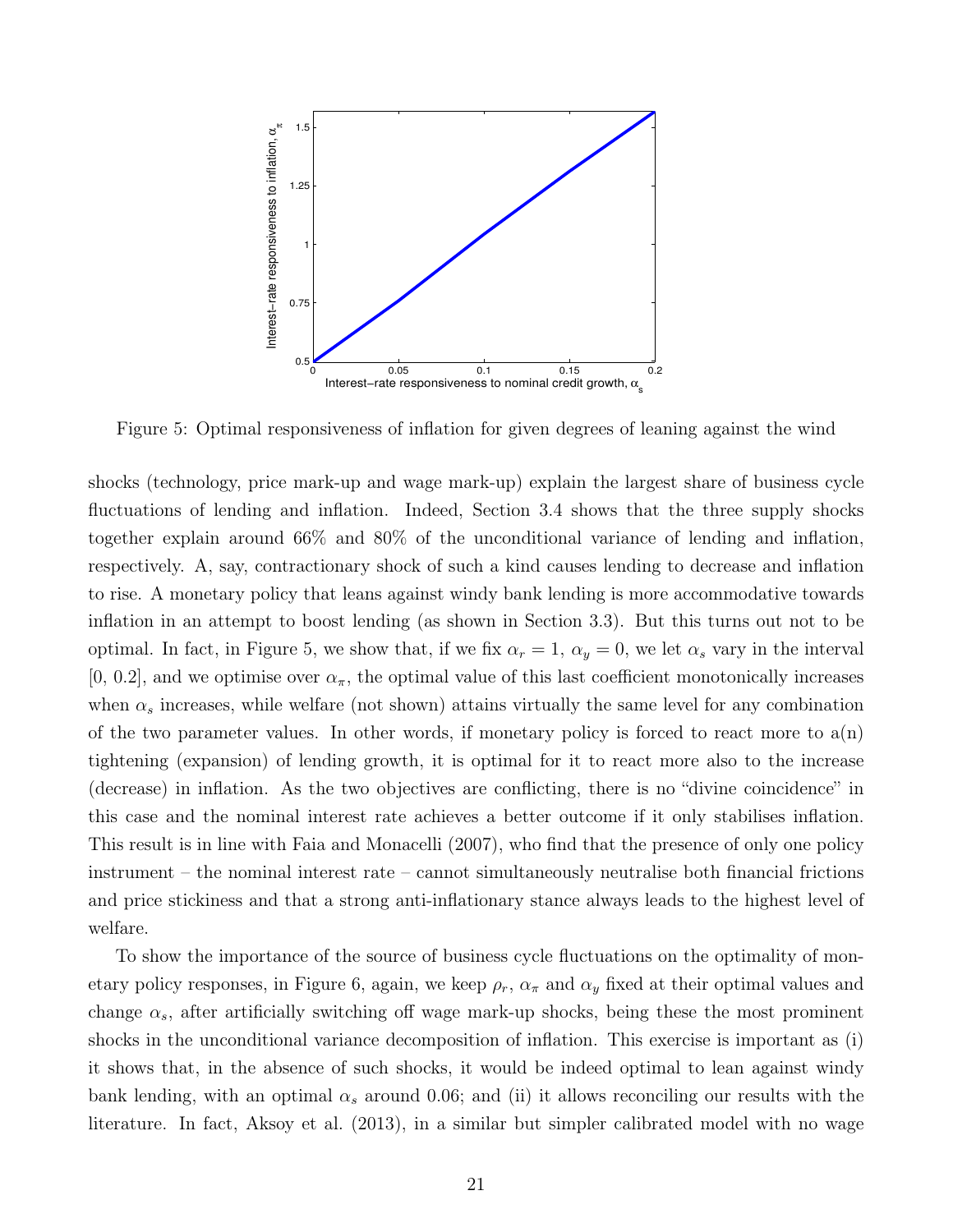

Figure 6: Welfare cost associated to leaning against the wind in the absence of wage mark-up shocks

mark-up shocks, find leaning against the wind to be optimal. Moreover, Curdia and Woodford (2010) and Nisticò (2012) show that the optimality of a leaning-against-the-wind-type of monetary policy is very sensitive to the source of business cycle fluctuations. We deem our research strategy to be desirable as we first bring an almost canonical model (augmented with banking) to the data; estimate a set of standard shocks; and on the estimation results we base optimal policy computations. Appendix E investigates also the robustness of the results to scenarios characterised by higher volatility of business cycle fluctuations. In particular we increase the volatility of shocks in order to match the levels of output growth volatility observed during the Great Recession or higher. If the increased volatility is due to a proportional increase in all shocks, results remain unchanged. We find some room for leaning against the wind if the increase in volatility is entirely due to the investment-specific shock, in response to which lending and inflation positively co-move.

## 5 Concluding remarks

In recent times credit booms and busts have dramatically affected business cycle fluctuations. This has called for a deeper understanding of credit market conditions and the potential role of central banks in ensuring financial stability. This paper examines whether monetary policy has reacted and whether it should indeed react to bank lending growth in the US economy.

We first estimate a DSGE model in which banking frictions arise due to the presence of lending relationships and monetary policy is set according to a credit-growth-augmented Taylor-type rule. The empirical results provide evidence that during the Great Moderation monetary policy leaned against the wind blowing from the loans market.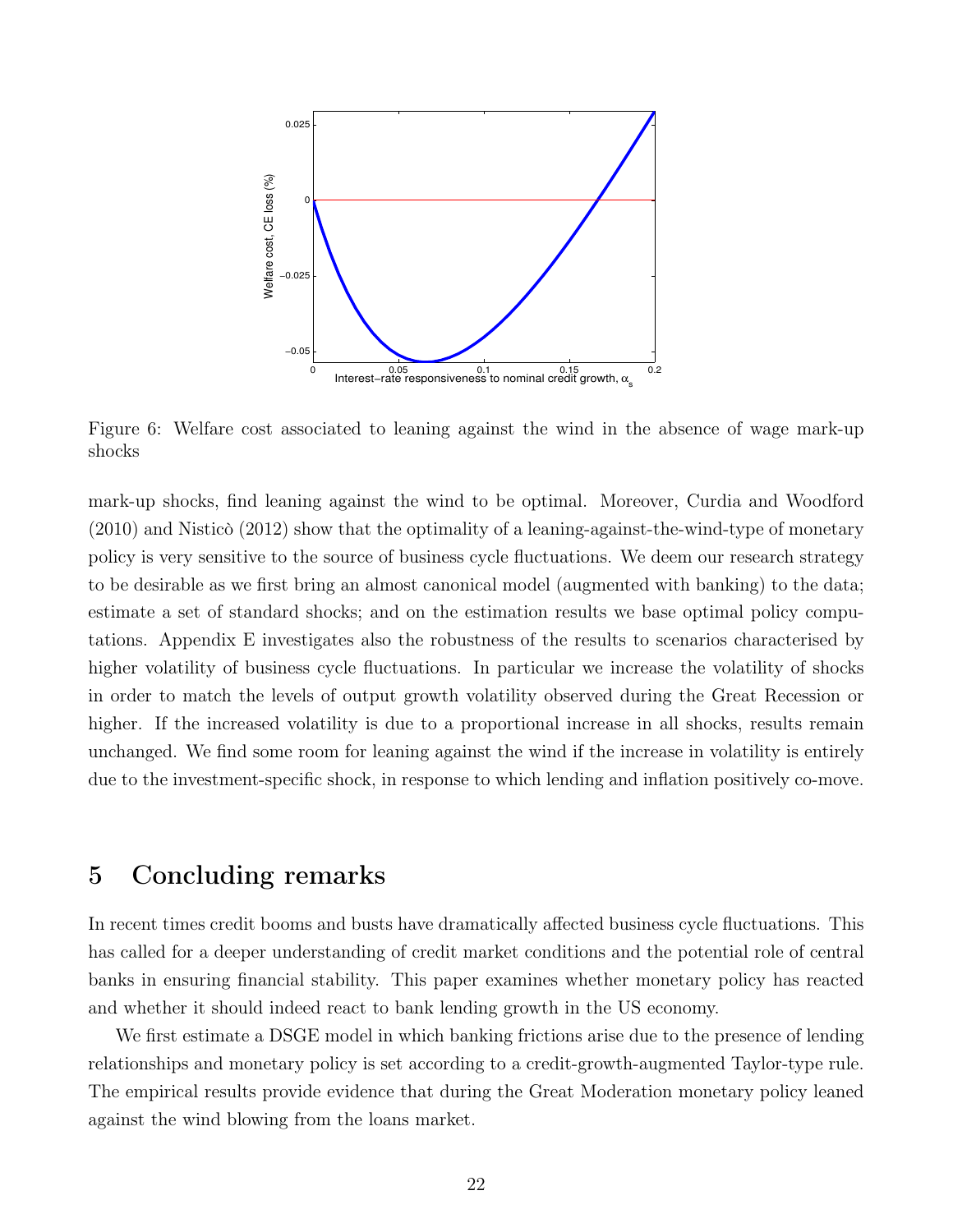We then compare the welfare implications of estimated and optimised interest-rate rules. Results unveil that the estimated responsiveness of monetary policy to credit growth delivers a small welfare loss, but the higher such a responsiveness the higher is the detriment to welfare. Therefore, the main lesson that can be learned from the analysis is that the monetary policy rate should not respond to credit exuberance more than it did in the past. If anything, it should not respond at all. Such a finding can be rationalised by noticing that supply shocks are the main drivers of output, lending and inflation fluctuations in the estimated model and that these shocks imply a trade-off between inflation and output stabilisation. Given the pro-cyclical behaviour of lending, it turns out to be optimal for monetary policy to respond only to inflation. On this aspect, the paper highlights that the optimality of a leaning-against-the-wind policy is sensitive to the sources of business cycle fluctuations.

The findings of this paper agree with the recent tendency in central banking to move towards macroprudential instruments as tools to promote financial stability. Indeed, a bolder research effort is necessary to identify effective instruments and design rules that achieve the goal of reducing systemic risk without conflicting with the objective of inflation stabilisation.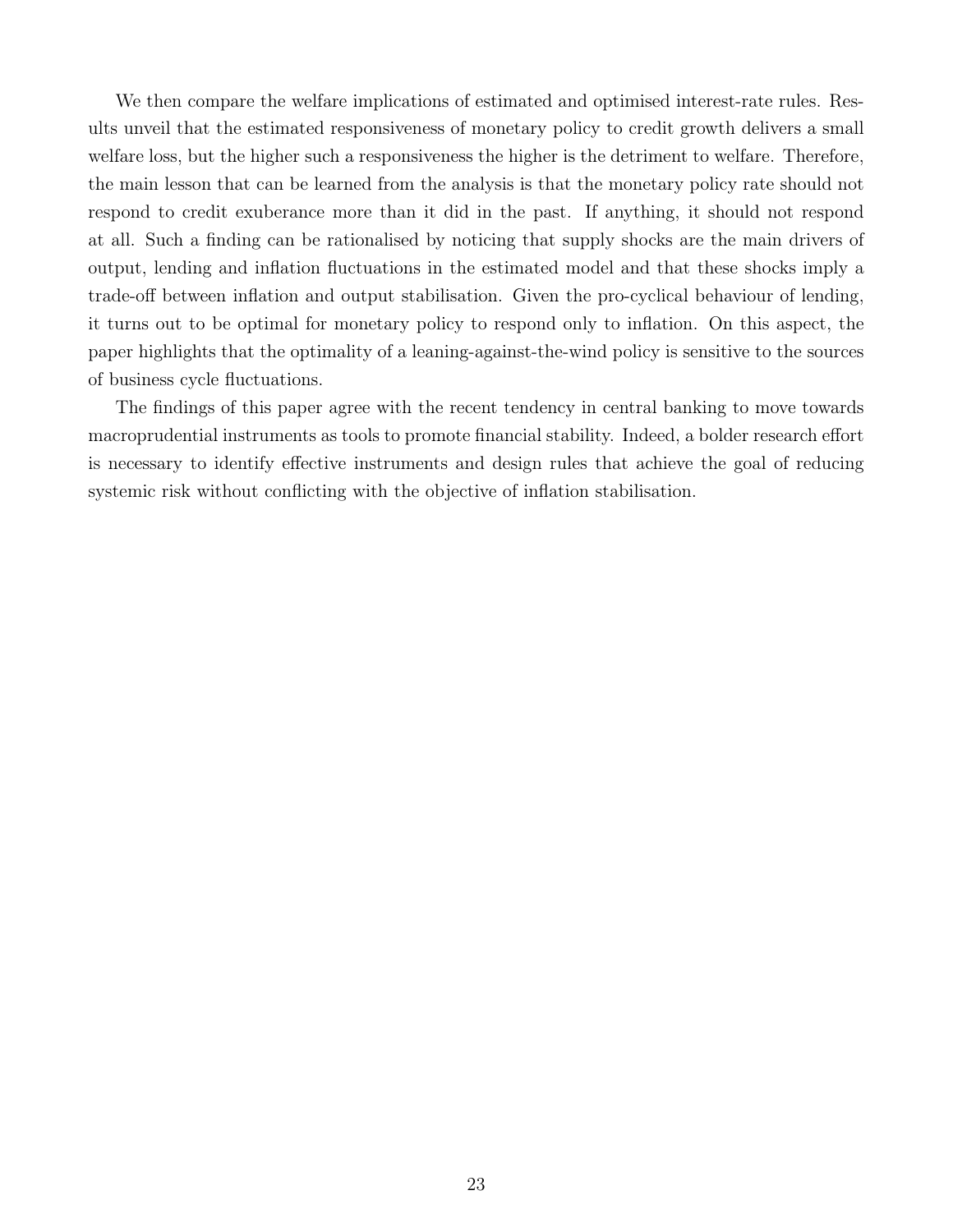# References

- Aksoy, Y., Basso, H., and Coto-Martinez, J. (2013). Lending relationships and monetary policy. Economic Inquiry, 51(1):368–393.
- Aliaga-Diaz, R. and Olivero, M. (2010). Macroeconomic implications of 'deep habits' in banking. Journal of Money, Credit and Banking, 42(8):1495–1521.
- Aliaga-Diaz, R. and Olivero, M. (2011). The cyclicality of price-cost margins in banking: An empirical analysis of its determinants. Economic Inquiry, 49(1):26–46.
- An, S. and Schorfheide, F. (2007). Bayesian analysis of DSGE models. *Econometric Reviews*, 26(2-4):113–172.
- Blanchard, O. and Galí, J. (2007). Real wage rigidities and the new keynesian model. *Journal of* Money, Credit and Banking, 39(s1):35–65.
- Bordo, M. D. and Haubrich, J. G. (2012). Deep recessions, fast recoveries, and financial crises: Evidence from the American record. NBER Working Papers, 18194.
- Castelnuovo, E. and Nisticò, S. (2010). Stock market conditions and monetary policy in a DSGE model for the US. Journal of Economic Dynamics and Control, 34(9):1700–1731.
- Christiano, L., Ilut, C., Motto, R., and Rostagno, M. (2010a). Monetary policy and stock market booms. Proceedings - Economic Policy Symposium - Jackson Hole, pages 85–145.
- Christiano, L., Motto, R., and Rostagno, M. (2010b). Financial factors in economic fluctuations. ECB Working Paper Series, 1192.
- Curdia, V. and Woodford, M. (2010). Credit spreads and monetary policy. Journal of Money, Credit and Banking, 42(s1):3–35.
- De Fiore, F. and Uhlig, H. (2011). Bank finance versus bond finance. Journal of Money, Credit and Banking, 43(7):1399–1421.
- Del Negro, M., Eggertsson, G., Ferrero, A., and Kiyotaki, N. (2011). The great escape? A quantitative evaluation of the Fed's liquidity facilities. Staff Reports, Federal Reserve Bank of New York, 520.
- Faia, E. and Monacelli, T. (2007). Optimal interest rate rules, asset prices, and credit frictions. Journal of Economic Dynamics and Control, 31(10):3228–3254.
- Fuhrer, J. C. (2000). Habit formation in consumption and its implications for monetary-policy models. American Economic Review, 90(3):367–390.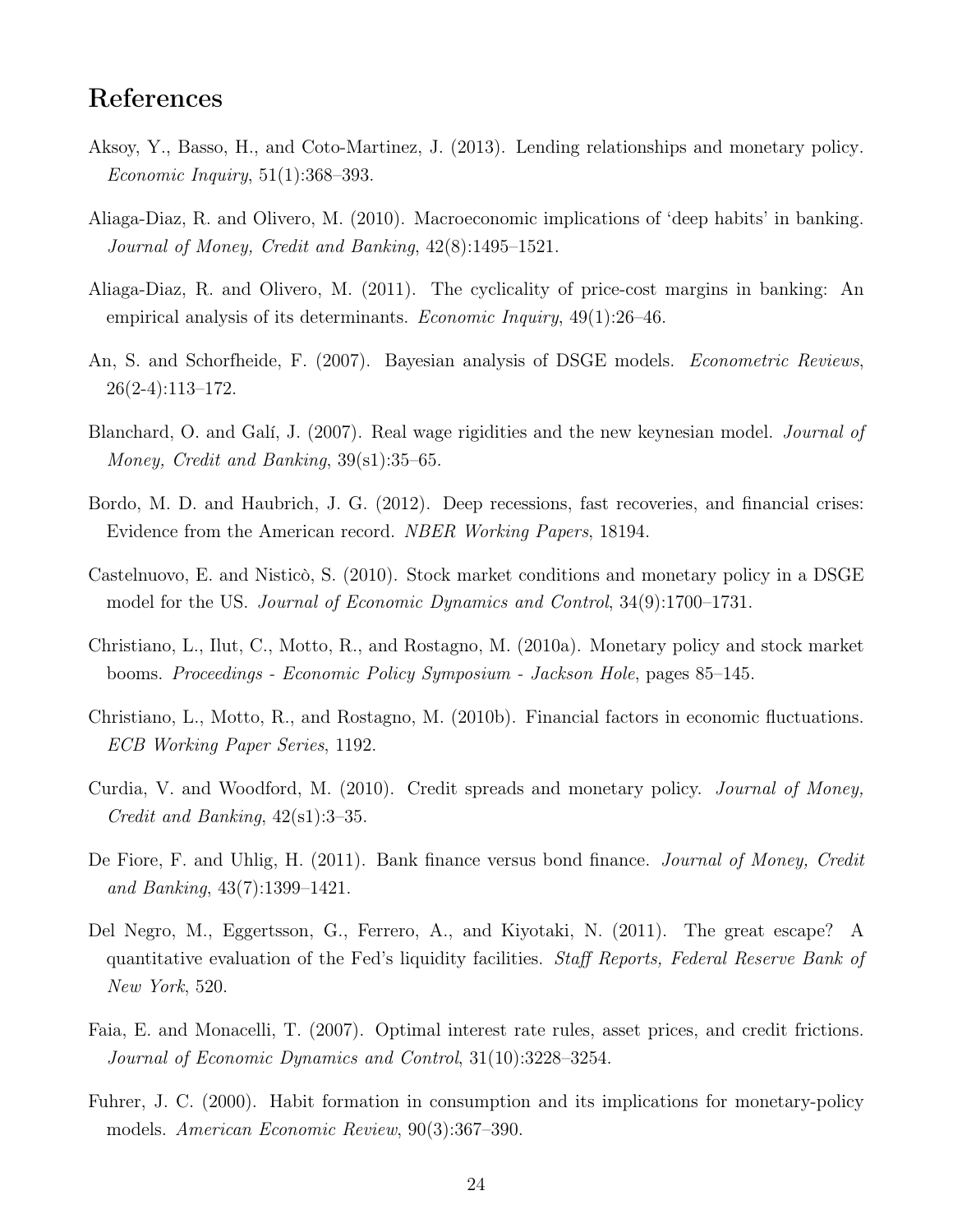- Furlanetto, F. (2011). Fiscal stimulus and the role of wage rigidity. Journal of Economic Dynamics and Control,  $35(4):512 - 527$ .
- Galí, J., Smets, F., and Wouters, R. (2011). Unemployment in an estimated New Keynesian model. NBER Macroeconomics Annual, 26:329–360.
- Jeffreys, H. (1998). Theory of Probability. Oxford University Press.
- Jordà, O., Schularick, M. H., and Taylor, A. M. (2013). When credit bites back. *Journal of Money*, Credit and Banking, 45(2S):3–28.
- Kass, R. E. and Raftery, A. E. (1995). Bayes factors. Journal of the American Statistical Association, 90(430):773–795.
- Levine, P., McAdam, P., and Pearlman, J. (2008). Quantifying and sustaining welfare gains from monetary commitment. Journal of Monetary Economics, 55(7):1253–1276.
- Melina, G. and Villa, S. (2014). Fiscal policy and lending relationships. Economic Inquiry, 52(2):696–712.
- Mishkin, F. (2011). How should central banks respond to asset-price bubbles? The "lean" versus "clean" debate after the GFC. Reserve Bank of Australia Bulletin, pages 59–70.
- Nisticò, S. (2012). Monetary policy and stock-price dynamics in a dsge framework. Journal of Macroeconomics, 34(1):126–146.
- Ozkan, F. G. and Unsal, D. F. (2013). On the use of monetary and macroprudential policies for financial stability in emerging markets. Discussion Papers in Economics, University of York, 13/14.
- Petersen, M. and Rajan, R. (1994). The benefits of lending relationships: Evidence from small business data. Journal of Finance, 49:3–37.
- Ravn, M., Schmitt-Grohé, S., and Uribe, M. (2006). Deep habits. *Review of Economic Studies*, 73(1):195–218.
- Santos, J. and Winton, A. (2008). Bank loans, bonds, and information monopolies across the business cycle. The Journal of Finance, 63(3):1315–1359.
- Schmitt-Grohe, S. and Uribe, M. (2004). Optimal monetary and fiscal policy under sticky prices. Journal of Economic Theory, 114(2):198–230.
- Schmitt-Grohe, S. and Uribe, M. (2007). Optimal simple and implementable monetary and fiscal rules. Journal of Monetary Economics, 54(6):1702–1725.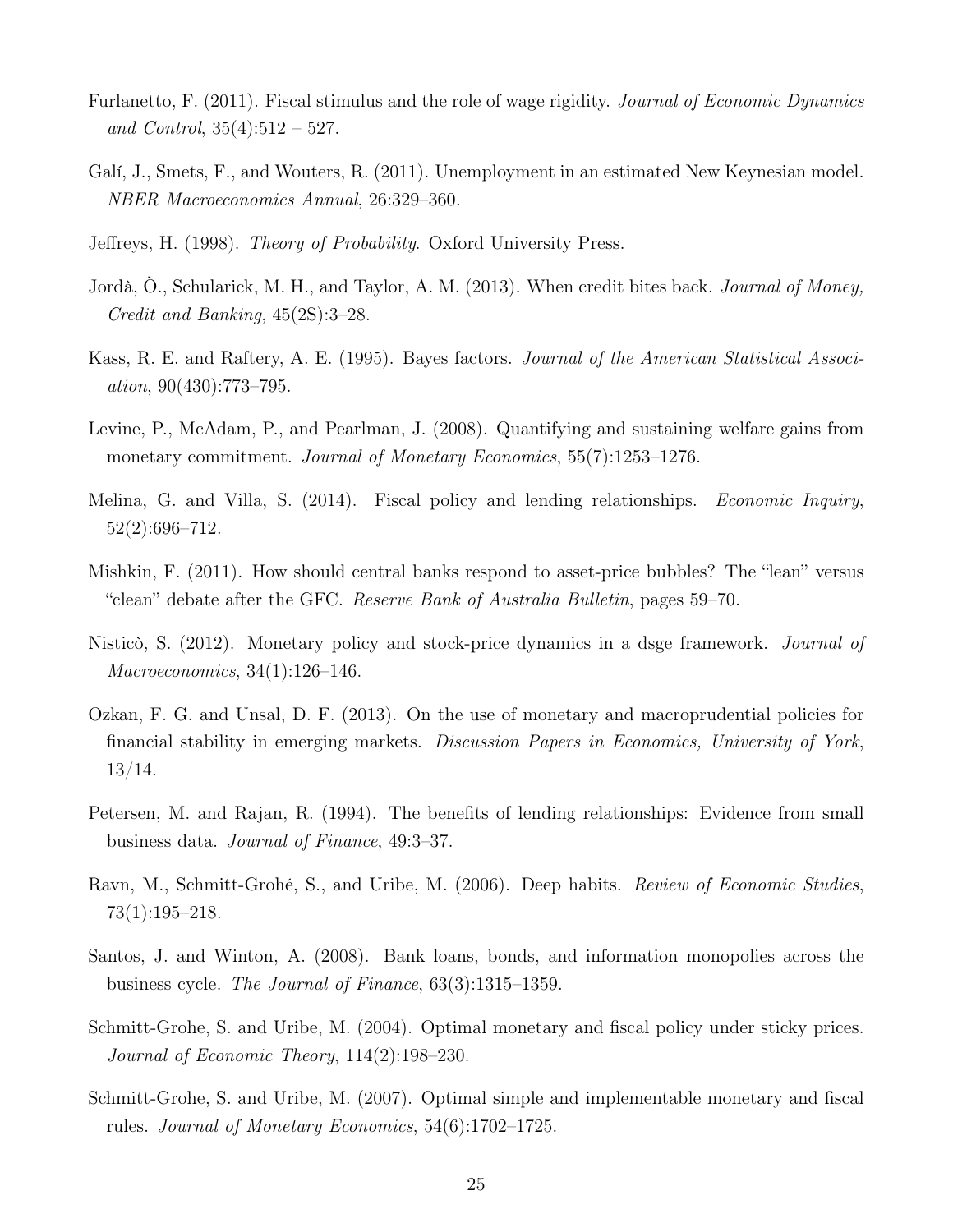- Smets, F. and Wouters, R. (2007). Shocks and frictions in US business cycles: A Bayesian DSGE approach. American Economic Review, 97(3):586–606.
- Zubairy, S. (2014). On fiscal multipliers: Estimates from a medium scale DSGE model. International Economic Review, 55(1):169–195.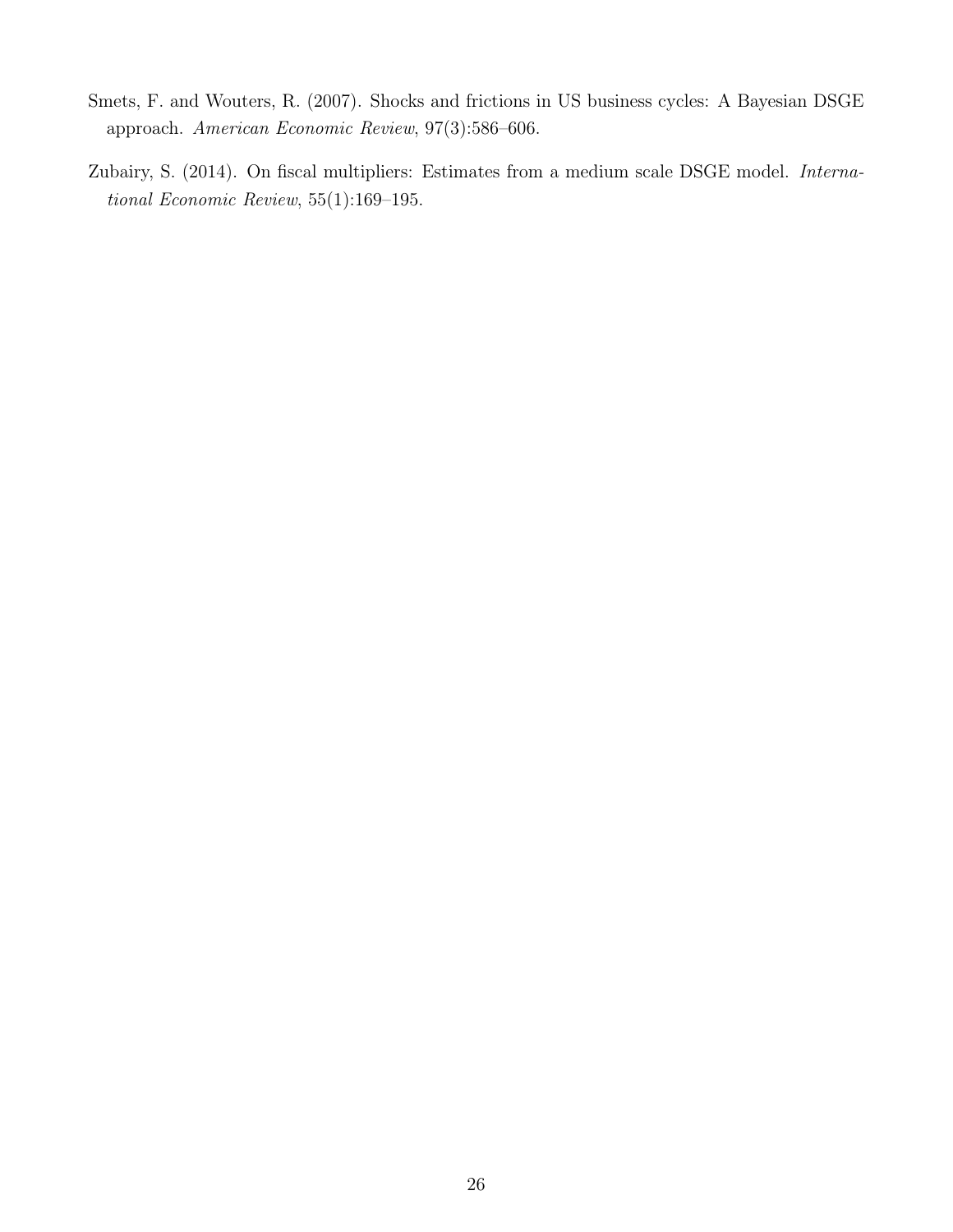Appendix

# A Symmetric equilibrium

Production function and marginal products:

$$
Y_t = e_t^A H_t^{\alpha} \left( U_t K_t \right)^{1-\alpha} \tag{A.1}
$$

$$
F_{K,t} = \frac{(1-\alpha)}{\mu_t} \frac{Y_t}{U_t K_t} \tag{A.2}
$$

$$
F_{H,t} = \frac{\alpha}{\mu_t} \frac{Y_t}{H_t} \tag{A.3}
$$

Utility function, marginal utilities, Euler equation, and wage setting:

$$
U(X_t, 1 - H_t) = \frac{\left[ (X_t)^{\phi} (1 - H_t)^{1 - \phi} \right]^{1 - \sigma_c}}{1 - \sigma_c}
$$
\n(A.4)

$$
U_{X_t} = \phi (1 - H_t)^{1 - \phi} \left[ X_t^{\phi} (1 - H_t)^{1 - \phi} \right]^{-\sigma_c} X_t^{\phi - 1}
$$
 (A.5)

$$
U_{H_t} = -(1 - \phi) (1 - H_t)^{-\phi} X_t^{\phi} \left[ X_t^{\phi} (1 - H_t)^{1 - \phi} \right]^{-\sigma_c}
$$
 (A.6)

$$
X_t = C_t - \theta S_{t-1} \tag{A.7}
$$

$$
S_t = \rho S_{t-1} + (1 - \rho)C_t \tag{A.8}
$$

$$
e_t^B U_{X_t} = \beta E_t \left[ e_{t+1}^B U_{X_{t+1}^c} (1 + R_{t+1}^D) \right]
$$
 (A.9)

$$
\left(1 - e_t^W \eta^W\right) + \frac{e_t^W \eta^W}{\mu_t^W} - \xi^W \left(\Pi_t^W - \bar{\Pi}\right) \Pi_t^W + \xi^W E_t \left[\Lambda_{t,t+1} \left(\Pi_{t+1}^W - \bar{\Pi}\right) \Pi_t^W \frac{W_{t+1} H_{t+1}}{W_t H_t}\right] = 0 \tag{A.10}
$$

$$
\mu_t^W = \frac{W_t}{-\frac{U_{H,t}}{U_{X_t}}} \tag{A.11}
$$

Investment demand, labor demand, and price setting:

$$
K_{t+1} = (1 - \delta)K_t + I_t \left[1 - S\left(\frac{I_t}{I_{t-1}}\right)\right] e_t^I
$$
 (A.12)

$$
S\left(\frac{I_t}{I_{t-1}}\right) = \frac{\psi}{2}\left(\frac{I_t}{I_{t-1}} - 1\right)^2\tag{A.13}
$$

$$
S'\left(\frac{I_t}{I_{t-1}}\right) = \psi\left(\frac{I_t}{I_{t-1}} - 1\right) \tag{A.14}
$$

$$
Q_t = E_t \Lambda_{t,t+1} \left[ U_{t+1} F_{K,t+1} - \Psi_{t+1} + Q_{t+1} (1 - \delta) \right]
$$
 (A.15)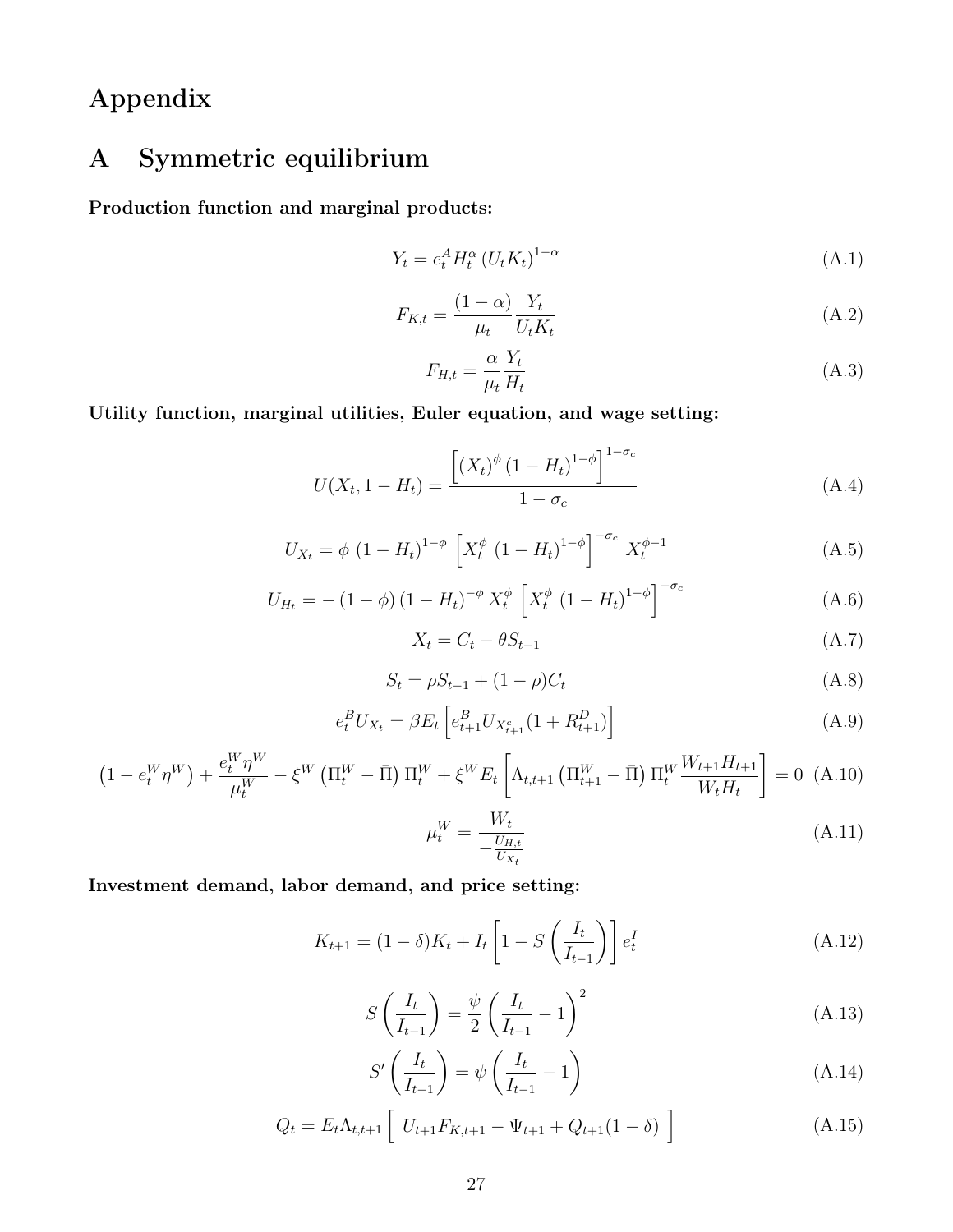$$
E_t \left[ \Lambda_{t,t+1} (1 + R_t^L) \right] = e_t^I Q_t \left[ 1 - S \left( \frac{I_t}{I_{t-1}} \right) - S' \left( \frac{I_t}{I_{t-1}} \right) \frac{I_t}{I_{t-1}} \right] + E_t \Lambda_{t,t+1} \left[ e_{t+1}^I Q_{t+1} S' \left( \frac{I_{t+1}}{I_t} \right) \left( \frac{I_{t+1}}{I_t} \right)^2 \right]
$$
(A.16)

$$
\Psi_t = \gamma_1 (U_t - 1) + \frac{\gamma_2}{2} (U_t - 1)^2
$$
\n(A.17)

$$
\Psi_t' = \gamma_1 + \gamma_2 \left( U_t - 1 \right) \tag{A.18}
$$

$$
\Psi_t' = F_{K,t} \tag{A.19}
$$

$$
\Lambda_{t,t+1} = \beta E_t \left[ \frac{\lambda_{t+1}}{\lambda_t} \right] \tag{A.20}
$$

$$
F_{H,t} = W_t \tag{A.21}
$$

$$
1 - e_t^P \eta + e_t^P \eta M C_t - \xi \left( \Pi_t - \bar{\Pi} \right) \Pi_t + \xi E_t \left[ \Lambda_{t,t+1} \left( \Pi_{t+1} - \bar{\Pi} \right) \Pi_{t+1} \frac{Y_{t+1}}{Y_t} \right] = 0 \tag{A.22}
$$

$$
\mu_t = 1/MC \tag{A.23}
$$

Demand and supply for loans

$$
L_t = I_t \tag{A.24}
$$

$$
L_t = X_t^L + \theta^L S_{t-1}^L \tag{A.25}
$$

$$
S_t^L = \rho^L S_{t-1}^L + (1 - \rho^L) L_t \tag{A.26}
$$

$$
L_t = D_t \tag{A.27}
$$

$$
\nu_t = E_t \Lambda_{t,t+1} \left[ \left( R_{t+1}^L - R_{t+1}^D \right) + \nu_{t+1} \theta^L (1 - \varrho^L) \right]
$$
 (A.28)

$$
E_t \left[ \Lambda_{t,t+1} L_{t+1} \right] = \nu_t \eta^L E_t \left[ X_{t+1}^L \right] \tag{A.29}
$$

$$
\text{spread}_t = \left(1 + R_t^L\right) / \left(1 + R_t^D\right) \tag{A.30}
$$

Resource constraint:

$$
Y_t = C_t + I_t + G_t + \frac{\xi}{2} \left( \Pi_t - 1 \right)^2 Y_t + \frac{\xi^W}{2} \left( \Pi_t^W - \bar{\Pi} \right)^2 W_t H_t + \Psi_t K_t \tag{A.31}
$$

### Taylor rule and Fisher equation:

$$
\log\left(\frac{R_t^n}{\bar{R}^n}\right) = \rho_r \log\left(\frac{R_{t-1}^n}{\bar{R}^n}\right) + (1 - \rho_r) \left[\rho_\pi \log\left(\frac{\Pi_t}{\bar{\Pi}}\right) + \rho_y \log\left(\frac{Y_t}{\bar{Y}}\right) + \rho_s \log\left(\frac{L_t}{L_{t-1}}\Pi_t\right)\right] + e_t^R
$$
\n(A.32)\n
$$
R_{t+1}^D = E_t \left[\frac{R_t^n}{\Pi_{t+1}}\right]
$$
\n(A.33)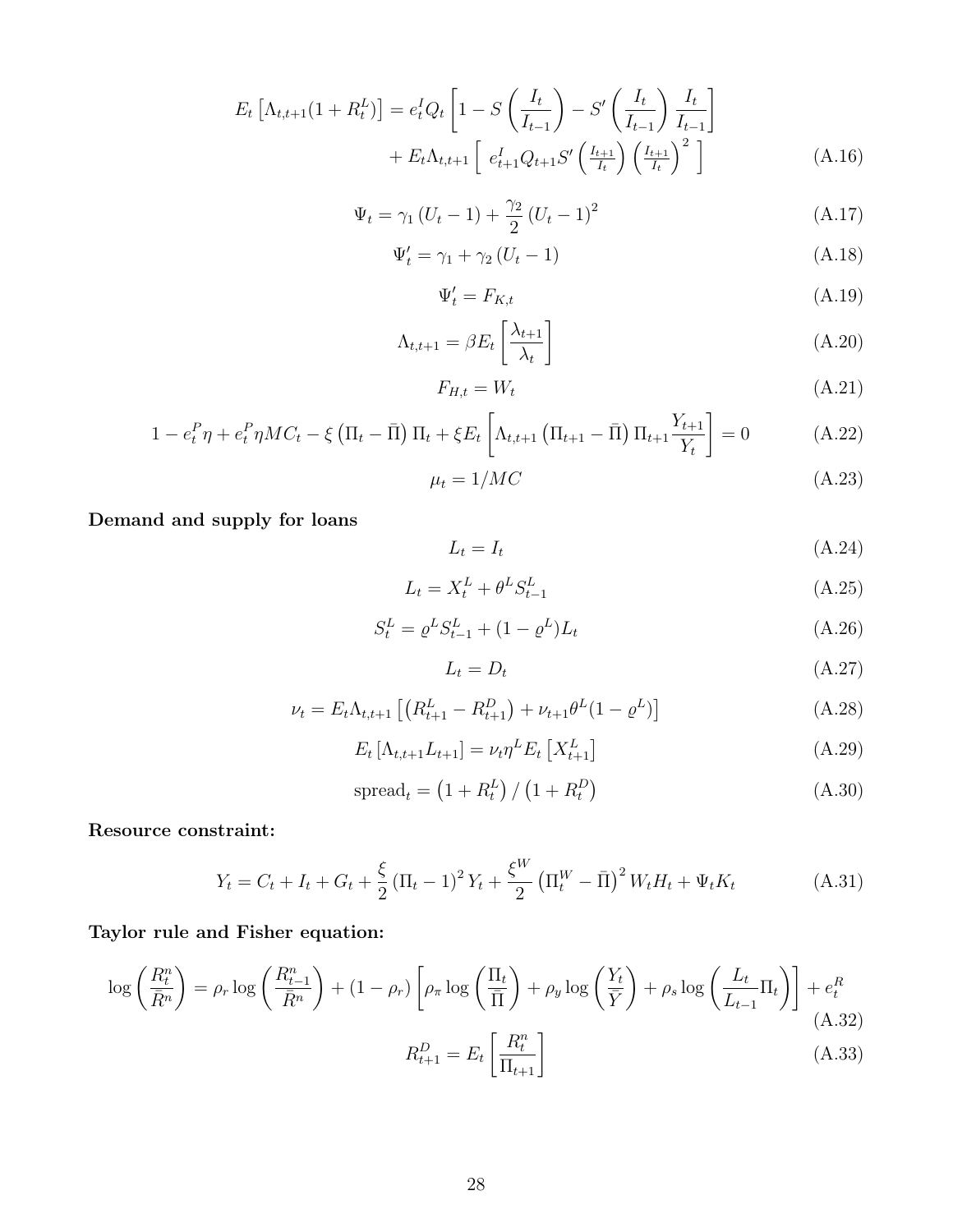Exogenous processes:

$$
\log\left(\frac{e_t^{\varkappa}}{\bar{e}^{\varkappa}}\right) = \rho_{\varkappa} \log\left(\frac{e_{t-1}^{\varkappa}}{\bar{e}^{\varkappa}}\right) + \epsilon_t^{\varkappa}, \qquad \varkappa = \{A, B, G, I, R, P, W\}
$$
\n(A.34)

# B Steady state

K and H solve equations  $(A.28)$  and  $(A.3)$ , evaluated at the steady state, while the value of the remaining variables is found recursively by using the following relationships

$$
\Pi = 1 \tag{B.1}
$$

$$
\Pi^W = \Pi \tag{B.2}
$$

$$
\Lambda = \beta \tag{B.3}
$$

$$
U = 1 \tag{B.4}
$$

$$
\mu^W = \frac{\tilde{\eta}}{\tilde{\eta} - 1} \tag{B.5}
$$

$$
MC = \frac{\eta - 1}{\eta} \tag{B.6}
$$

$$
\mu = 1/MC \tag{B.7}
$$

$$
R^D = \frac{1}{\beta} - 1\tag{B.8}
$$

$$
I = \delta K \tag{B.9}
$$

$$
Y = H^{\alpha} K^{1-\alpha} \tag{B.10}
$$

$$
G = \frac{G}{Y}Y\tag{B.11}
$$

$$
C = Y - I - G \tag{B.12}
$$

$$
S = C \tag{B.13}
$$

$$
X = (1 - \theta) C \tag{B.14}
$$

$$
U = \frac{\left[ (X)^{\phi} \left( 1 - H \right)^{1 - \phi} \right]^{1 - \sigma_c}}{1 - \sigma_c}
$$
\n(B.15)

$$
U_X = \phi (1 - H)^{1 - \phi} \left[ X^{\phi} (1 - H)^{1 - \phi} \right]^{-\sigma_c} X^{\phi - 1}
$$
 (B.16)

$$
U_H = -(1 - \phi) (1 - H)^{-\phi} X^{\phi} \left[ X^{\phi} (1 - H)^{1 - \phi} \right]^{-\sigma_c}
$$
 (B.17)

$$
W = \mu^W \left( -U_H / U_X \right) \tag{B.18}
$$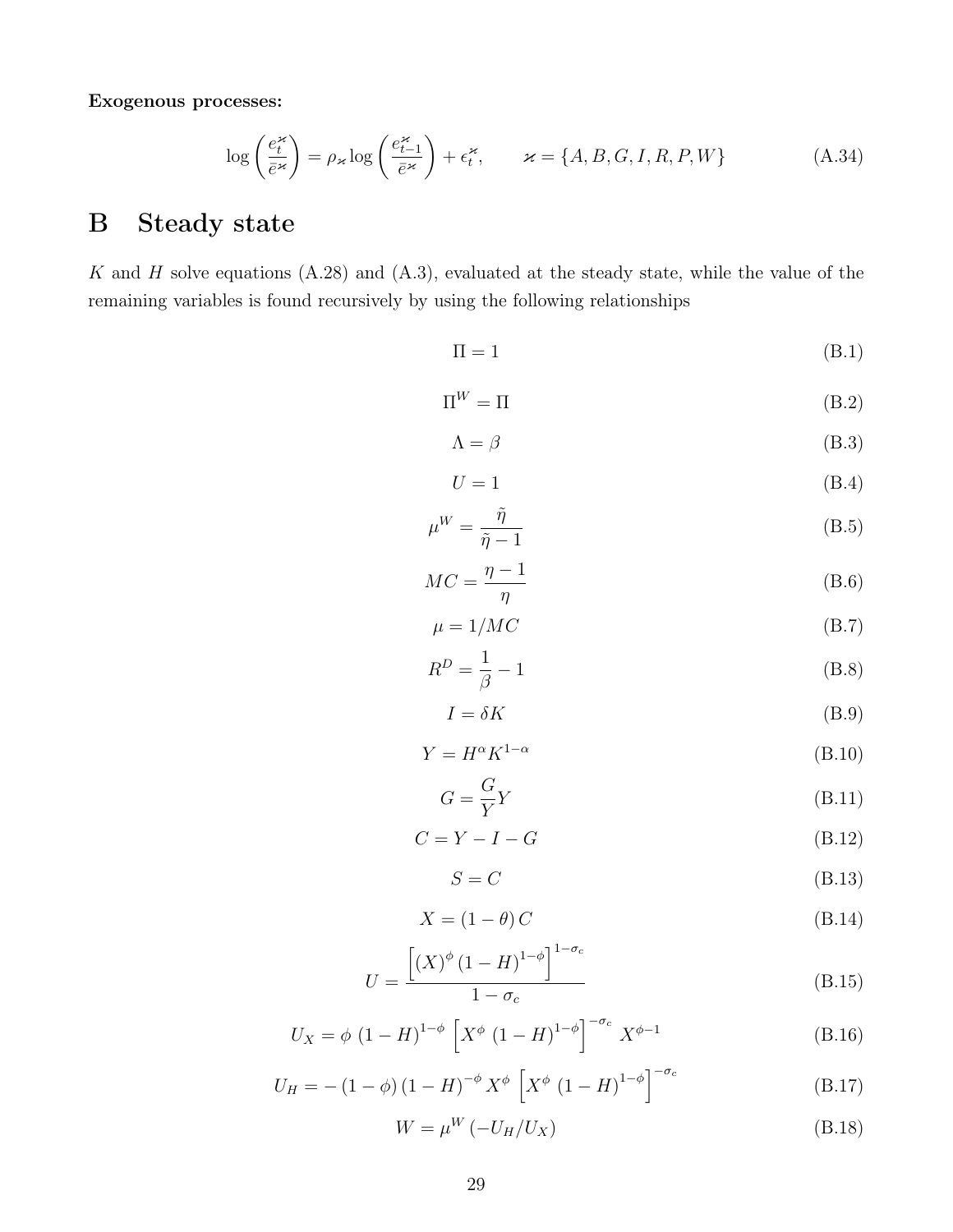$$
L = I \tag{B.19}
$$

$$
S^L = L \tag{B.20}
$$

$$
X^L = (1 - \theta^L)L
$$
 (B.21)

$$
D = L \tag{B.22}
$$

$$
F_K = \frac{(1 - \alpha)Y}{\mu K}
$$
 (B.23)

$$
R = \frac{\beta F_K}{\beta \left(1 - \beta \left(1 - \delta\right)\right)} - 1\tag{B.24}
$$

$$
\nu = \Lambda L \left( 1 + R^L \right) / \left( \eta^L X^L \right) \tag{B.25}
$$

$$
spread = (1 + R^{L}) / (1 + R^{D})
$$
 (B.26)

$$
F_H = W \tag{B.27}
$$

$$
Q = \Lambda \left( 1 + R^L \right) \tag{B.28}
$$

$$
\Psi = 0 \tag{B.29}
$$

$$
\gamma_1 = F_K \tag{B.30}
$$

$$
\Psi' = \gamma_1 \tag{B.31}
$$

$$
\gamma_2 = \frac{\gamma_1}{\sigma_u} \tag{B.32}
$$

$$
S = 0 \tag{B.33}
$$

$$
S'=0\tag{B.34}
$$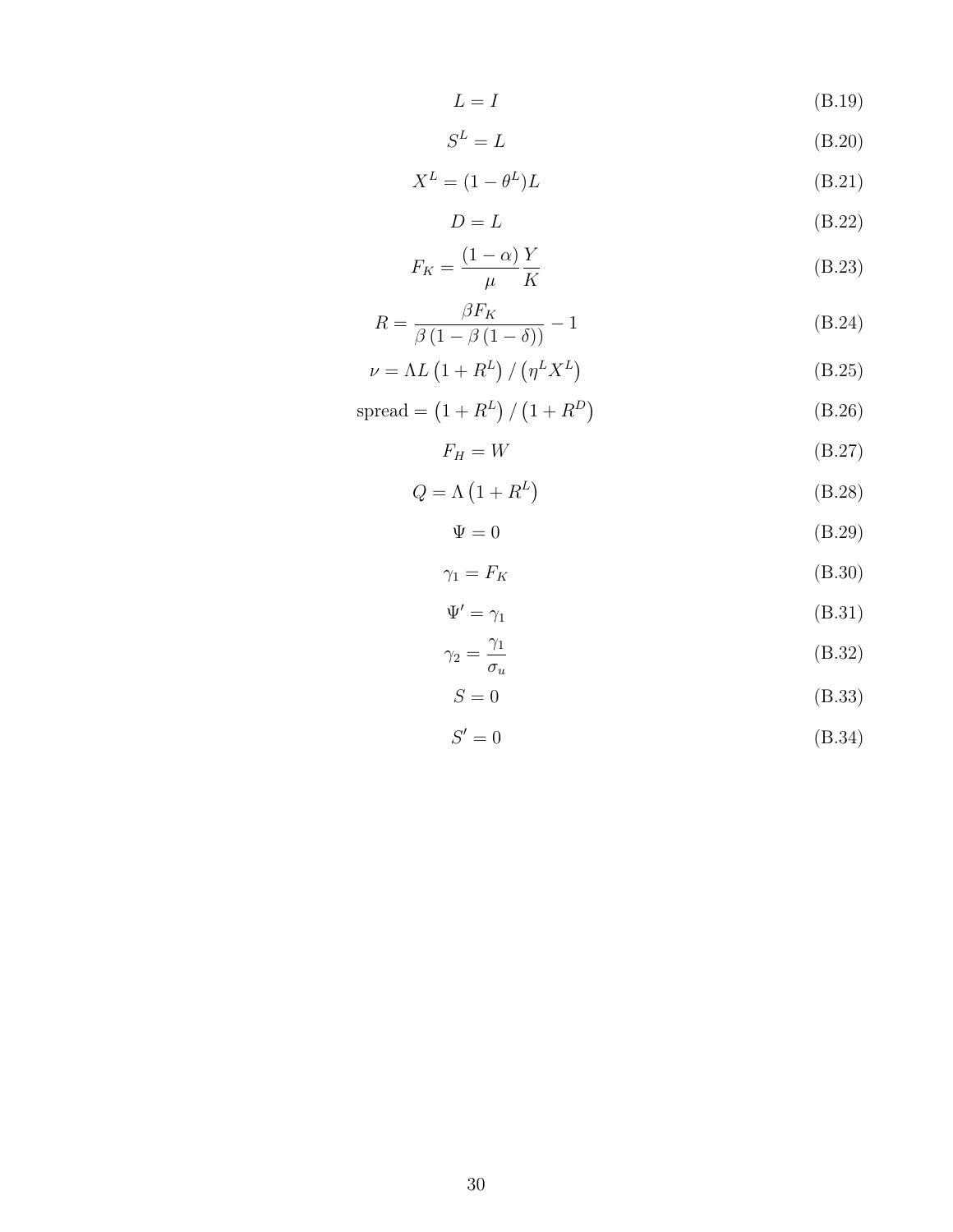# C Data sources and transformations

This section discusses the sources of the seven observables used in the estimation and their transformation. GDP, GDP deflator inflation, the federal funds rate, civilian population (CNP160V) and civilian employment (CE160V) are downloaded from the ALFRED database of the Federal Reserve Bank of St. Louis. Private consumption expenditures and fixed private investment are extracted from the NIPA Table 1.1.5 of the Bureau of Economic Analysis. Average weekly hours worked (PRS85006023) and compensation per hour (PRS85006103) are downloaded from the Bureau of Labor Statistics.

Data are transformed as in Smets and Wouters (2007). In particular, GDP, consumption and investment are transformed in real per-capita terms by dividing their nominal values by the GDP deflator and the civilian population. Real wages are computed by dividing compensation per hour by the GDP deflator. As shown in the measurement equations in Section (3.1), the observable variables of GDP, consumption, investment and wages are expressed in first differences. Hours worked are multiplied by civilian employment, expressed in per capita terms and demeaned. The inflation rate is computed as a quarter-on-quarter difference of the log of the GDP deflator. The federal funds rate is expressed in quarterly terms and the remaining variables are expressed as 100 times their logarithm. All series are seasonally adjusted by their sources.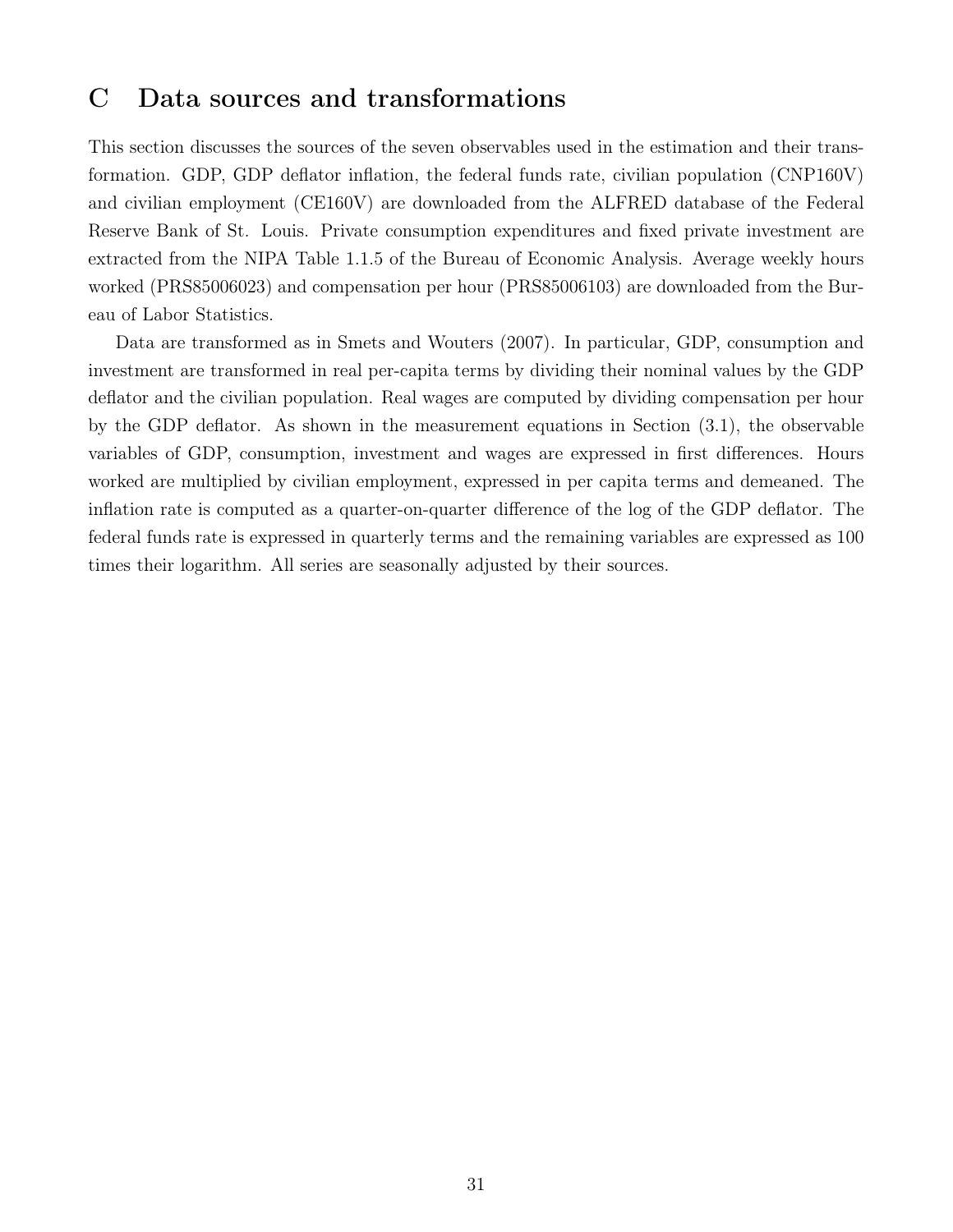# D Posterior estimates of the model featuring a standard Taylor rule

| Parameter                     |              |             | Prior     |          | Posterior Mean         |
|-------------------------------|--------------|-------------|-----------|----------|------------------------|
|                               |              | Distrib.    | Mean      | Std/df   |                        |
| Structural                    |              |             |           |          |                        |
| Relative risk aversion        | $\sigma_c$   | Normal      | 1.50      | 0.10     | $1.53$ [1.36;1.69]     |
| Habits in consumption         | $\theta$     | Beta        | 0.70      | $0.10\,$ | $0.69$ [0.60;0.78]     |
| Habit persist. in consumption | $\rho$       | <b>Beta</b> | 0.50      | 0.10     | $0.63$ [0.51;0.75]     |
| Deep habits in banking        | $\theta^L$   | <b>Beta</b> | 0.70      | 0.125    | $0.72$ [0.53;0.94]     |
| Habit persist. in banking     | $\varrho^L$  | Beta        | 0.70      | 0.125    | $0.82$ [0.65;0.98]     |
| Price stickiness              | $\xi$        | Normal      | $30.0\,$  | $5.00\,$ | 41.79 [35.30;48.51]    |
| Wage stickiness               | $\xi^W$      | Normal      | $100.0\,$ | 10.00    | 80.22 [59.68;100.27]   |
| Investment adjust. costs      | $\psi$       | Normal      | 4.00      | $1.50\,$ | 4.45 [2.88;6.01]       |
| Capital utilisation           | $\eta_u$     | Beta        | $0.50\,$  | $0.10\,$ | $0.86$ [0.77; $0.95$ ] |
| Inflation -Taylor rule        | $\rho_{\pi}$ | Normal      | 1.50      | $0.20\,$ | 2.08 [1.83;2.34]       |
| Output -Taylor rule           | $\rho_y$     | <b>Beta</b> | $0.10\,$  | $0.05\,$ | $0.01$ [0.00;0.02]     |
| Interest rate smoothing       | $\rho_r$     | <b>Beta</b> | 0.80      | 0.10     | $0.83$ [0.80;0.86]     |
| Averages                      |              |             |           |          |                        |
| Trend growth rate             | $\gamma$     | Normal      | 0.44      | $0.10\,$ | $0.41$ [0.35;0.47]     |
| Inflation rate                | $\bar{\pi}$  | Gamma       | 0.63      | $0.10\,$ | $0.65$ [0.56;0.75]     |
| Interest rate                 | $\bar{r}^n$  | Gamma       | $1.31\,$  | 0.10     | 1.29 [1.15;1.42]       |
| Hours of work                 | $\bar{h}$    | Normal      | $0.00\,$  | 0.10     | $-0.01$ $[-0.17;0.16]$ |
| Shocks                        |              |             |           |          |                        |
| <b>TFP</b>                    | $\rho_A$     | Beta        | 0.50      | 0.20     | $0.96$ [0.92;0.99]     |
|                               | $\sigma_A$   | IG          | $0.10\,$  | 2.0      | $0.46$ [0.41;0.51]     |
| Government spending           | $\rho_G$     | Beta        | $0.50\,$  | $0.20\,$ | $0.97$ [0.94;0.99]     |
|                               | $\sigma_G$   | IG          | 0.10      | 2.0      | 2.24 [1.97;2.49]       |
| Interest rate                 | $\sigma_R$   | IG          | 0.10      | $2.0\,$  | $0.15$ [0.13;0.17]     |
| Investment-specific           | $\rho_I$     | <b>Beta</b> | 0.50      | 0.20     | $0.80$ [0.70;0.89]     |
|                               | $\sigma_I$   | IG          | 0.10      | $2.0\,$  | 2.54 [1.65;3.46]       |
| Preference                    | $\rho_B$     | <b>Beta</b> | 0.50      | 0.20     | $0.79$ [0.70;0.89]     |
|                               | $\sigma_B$   | IG          | 0.10      | $2.0\,$  | 1.64 [1.24;2.03]       |
| Price mark-up                 | $\rho_P$     | <b>Beta</b> | 0.50      | 0.20     | $0.96$ [0.94;0.99]     |
|                               | $\sigma_P$   | IG          | $0.10\,$  | $2.0\,$  | $1.38$ [1.20;1.56]     |
| Wage mark-up                  | $\rho_W$     | Beta        | $0.50\,$  | $0.20\,$ | $0.91$ [0.84;0.98]     |
|                               | $\sigma_W$   | IG          | 0.10      | 2.0      | 3.64 [2.88;4.43]       |
| Log-likelihood                |              |             |           |          | $-550.132$             |

|                        |  | Table D.1: Prior and posterior distributions of the estimated parameters of the NK model featuring |  |  |  |
|------------------------|--|----------------------------------------------------------------------------------------------------|--|--|--|
| a standard Taylor rule |  |                                                                                                    |  |  |  |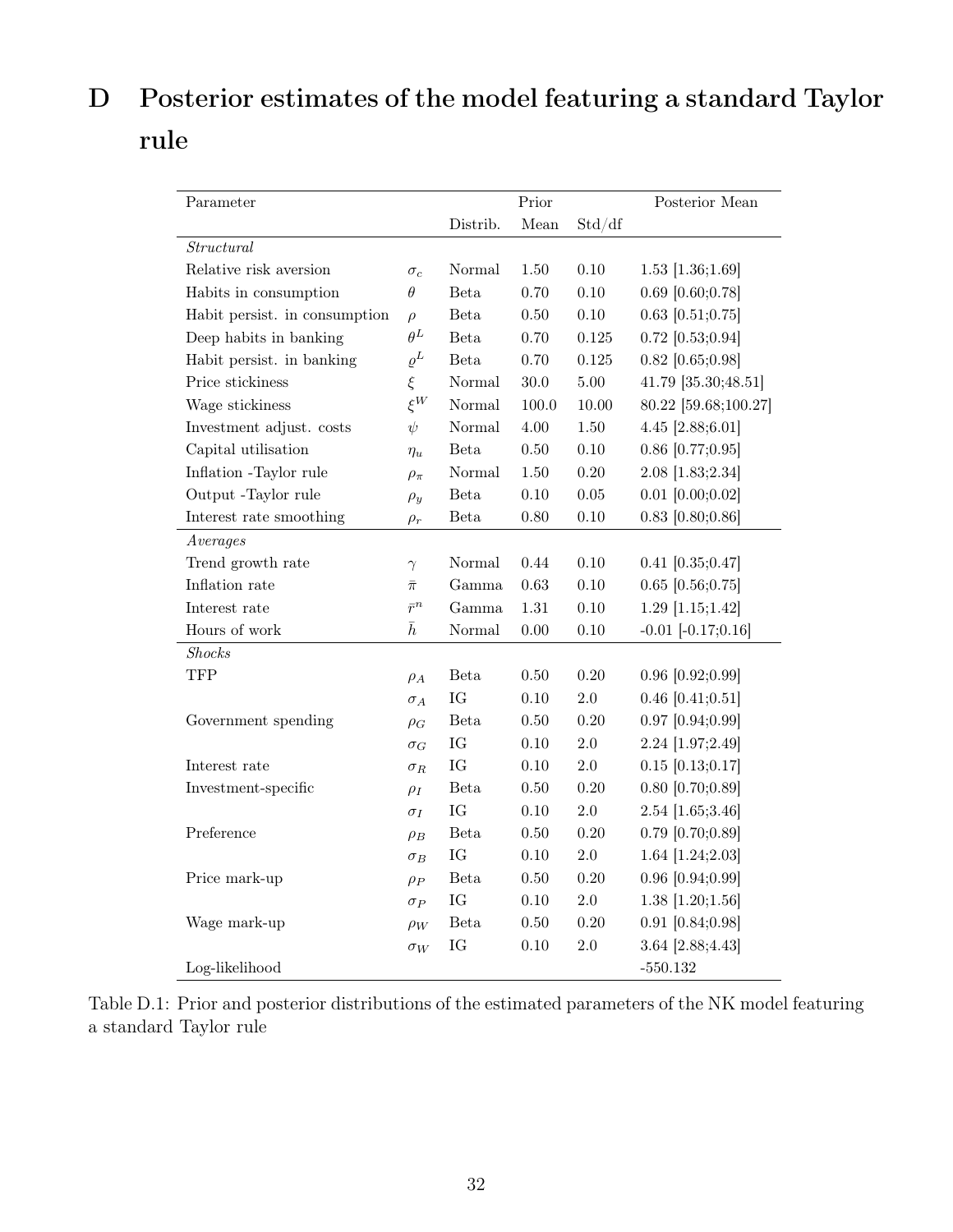| $\mathcal{S}_t$     | $w_r$       | $\sigma_r$ | Pr(ZLB)                                     | $\rho_r$ | $\alpha_{\pi}$ | $\alpha_u$ | $\alpha_s$               | Ω         | $\omega$ |
|---------------------|-------------|------------|---------------------------------------------|----------|----------------|------------|--------------------------|-----------|----------|
|                     |             |            |                                             |          |                |            |                          |           |          |
|                     |             |            | <i>Optimised standard Taylor-type rules</i> |          |                |            |                          |           |          |
|                     | 20.0        | 0.37       | 0.003                                       | 1.000    | 0.496          | 0.000      | $\overline{\phantom{m}}$ | $-2.5866$ | $-0.12$  |
|                     |             |            | <i>Optimised augmented Taylor-type rule</i> |          |                |            |                          |           |          |
|                     |             |            |                                             |          |                |            |                          |           |          |
| $L_t/L_{t-1}$       | 20.0        | 0.37       | 0.003                                       | 1.000    | 0.496          | 0.000      | 0.000                    | $-2.587$  | $-0.12$  |
| $L_t/L$             | <b>20.0</b> | 0.37       | 0.003                                       | 1.000    | 0.496          | 0.000      | 0.000                    | $-2.5866$ | $-0.12$  |
| $spread_t / spread$ | 20.0        | 0.37       | 0.003                                       | 1.000    | 0.496          | 0.000      | 0.000                    | $-2.5866$ | $-0.12$  |

Table E.1: Optimised alternative augmented monetary policy rules

## E Robustness exercises for optimal policy

This section illustrates a series of modifications in the DSGE model in order to (i) investigate the robustness of the results to a Taylor-type rules augmented with financial variables different from nominal credit growth and (ii) analyse the effects of a higher volatility of structural shocks on optimal policy.

We can write the Taylor rule as

$$
\log\left(\frac{R_t^n}{\bar{R}^n}\right) = \rho_r \log\left(\frac{R_{t-1}^n}{\bar{R}^n}\right) + \alpha_\pi \log\left(\frac{\Pi_t}{\bar{\Pi}}\right) + \alpha_y \log\left(\frac{Y_t}{\bar{Y}}\right) + \alpha_s \log\left(\mathcal{S}_t\right),\tag{E.1}
$$

where  $S_t$  is a financial variable the monetary policy rate may react to. In particular, we consider (i) real credit growth,  $L_t/L_{t-1}$ ; (ii) the percent deviation of lending from its steady state  $(L_t/L)$ ; and (iii) the bank spread, spread<sub>t</sub>/spread  $\equiv (1+R_t^L)/(1+R_t^D)/(1+R_t^L)/(1+R_t^D)$ , similarly to Curdia and Woodford (2010) and Aksoy et al. (2013).

Table E.1 shows that the optimal response to all financial variables is always zero. The optimal  $\rho_r$ ,  $\alpha_{\pi}$  and  $\alpha_y$  are identical to the ones under the standard Taylor-type rule for the same  $Pr(ZLB) = 0.003$ ; hence, the welfare loss,  $\omega$ , is unaltered. This exercise unveils that monetary policy should not respond to any financial variable considered.

The shocks used for the computation of optimised simple rules are those estimated using data of the Great Moderation, characterised by low volatility of business cycle fluctuations. Therefore it seems appropriate to check whether the main results hold in more turbulent periods characterised by higher volatilities. The Great Recession witnessed a double standard deviation of real output growth compared to the average level observed during the Great Moderation.